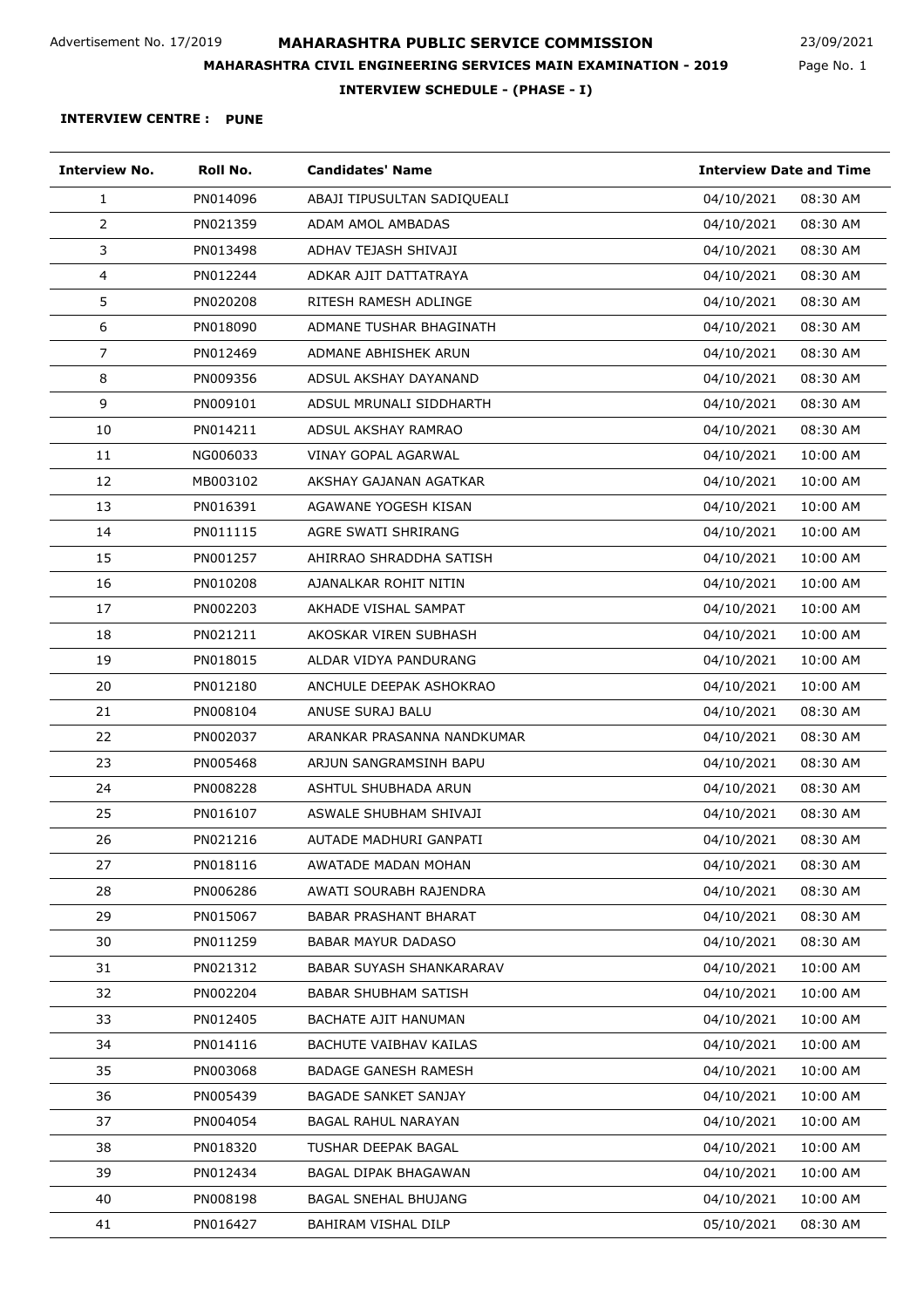Page No. 2 23/09/2021

**INTERVIEW SCHEDULE - (PHASE - I)**

| <b>Interview No.</b> | Roll No. | <b>Candidates' Name</b>          | <b>Interview Date and Time</b> |
|----------------------|----------|----------------------------------|--------------------------------|
| 42                   | PN013489 | POOJA SANJAY BAJAJ               | 05/10/2021<br>08:30 AM         |
| 43                   | PN014150 | BALKWADE KALYANI MANOJ           | 05/10/2021<br>08:30 AM         |
| 44                   | PN011229 | BAMANE RAHUL RAJARAM             | 05/10/2021<br>08:30 AM         |
| 45                   | PN013400 | BANDGAR YOGESH RAJENDRA          | 05/10/2021<br>08:30 AM         |
| 46                   | PN007441 | <b>BANGAR TEJAS NARAYAN</b>      | 05/10/2021<br>08:30 AM         |
| 47                   | MB006445 | Bangar Nanaso Pandurang          | 05/10/2021<br>08:30 AM         |
| 48                   | PN013194 | Bangar Swati Trimbak             | 08:30 AM<br>05/10/2021         |
| 49                   | PN016016 | <b>BANNE AVINASH CHANDRAKANT</b> | 05/10/2021<br>08:30 AM         |
| 50                   | PN015369 | Banne Dinesh Appasaheb           | 05/10/2021<br>08:30 AM         |
| 51                   | PN003236 | <b>BANSOD PRAJAKTA SIDHARTH</b>  | 05/10/2021<br>10:00 AM         |
| 52                   | PN004282 | Bansode Amol Eknath              | 05/10/2021<br>10:00 AM         |
| 53                   | PN021159 | <b>BANSODE AJAY RAM</b>          | 05/10/2021<br>10:00 AM         |
| 54                   | PN019154 | <b>BARAMATI SWATI SURESH</b>     | 05/10/2021<br>10:00 AM         |
| 55                   | PN015234 | BARAWKAR SHANTANU SHIVAJIRAO     | 05/10/2021<br>10:00 AM         |
| 56                   | PN003152 | BARBOLE MAHESH PANDURANG         | 10:00 AM<br>05/10/2021         |
| 57                   | PN011132 | BARVAKAR AMIT BALASO             | 05/10/2021<br>10:00 AM         |
| 58                   | PN014172 | BENJARPE PAVAN BHIMRAO           | 05/10/2021<br>10:00 AM         |
| 59                   | PN009119 | BHAGWAT DHIRAJ NARENDRA          | 05/10/2021<br>10:00 AM         |
| 60                   | PN007465 | BHAMARE SHREYAS PRADIP           | 05/10/2021<br>10:00 AM         |
| 61                   | PN016340 | <b>BHAME PRATIK SHEKHAR</b>      | 05/10/2021<br>08:30 AM         |
| 62                   | PN014012 | BHAND NITA NARAYAN               | 05/10/2021<br>08:30 AM         |
| 63                   | PN005452 | BHANDARE SHUBHAM MAHESH          | 05/10/2021<br>08:30 AM         |
| 64                   | PN008288 | <b>BHANUSE URMILA MAHADEV</b>    | 05/10/2021<br>08:30 AM         |
| 65                   | PN017081 | <b>BHANUSE SACHIN SURESH</b>     | 05/10/2021<br>08:30 AM         |
| 66                   | PN012302 | BHARAMBE GUNJAN VIJAY            | 05/10/2021<br>08:30 AM         |
| 67                   | PN006207 | BHARANE MAYUR MADHUKAR           | 05/10/2021<br>08:30 AM         |
| 68                   | PN011123 | <b>BHARATE AKSHAY NAMDEO</b>     | 05/10/2021<br>08:30 AM         |
| 69                   | MB001198 | <b>BHARATI SHITAL ASHOK</b>      | 05/10/2021<br>08:30 AM         |
| 70                   | PN002036 | BHASINGE SURAJ MANIKRAO          | 05/10/2021<br>08:30 AM         |
| 71                   | PN005255 | BHATEWARA ADESH RAJENDRA         | 05/10/2021<br>10:00 AM         |
| 72                   | PN009056 | BHATKAR SANDEEP HIMMATRAO        | 10:00 AM<br>05/10/2021         |
| 73                   | PN003044 | <b>BHENDVADE KIRAN SURESH</b>    | 05/10/2021<br>10:00 AM         |
| 74                   | PN006287 | BHISE AMAR ARVIND                | 05/10/2021<br>10:00 AM         |
| 75                   | PN016318 | BHOKARE PAVAN DIVAKAR            | 05/10/2021<br>10:00 AM         |
| 76                   | PN019228 | BHOKATE SAGAR BHAGUJI            | 05/10/2021<br>10:00 AM         |
| 77                   | PN007052 | <b>BHOPALE SWAPNIL ASHOK</b>     | 05/10/2021<br>10:00 AM         |
| 78                   | PN017205 | <b>BHOR SAGAR CHANDRAKANT</b>    | 05/10/2021<br>10:00 AM         |
| 79                   | PN005215 | DINESH UDDHAV BHOSALE            | 05/10/2021<br>10:00 AM         |
| 80                   | PN002117 | BHOSALE RUTUJA SANJAY            | 05/10/2021<br>10:00 AM         |
| 81                   | PN017034 | BHOSALE AJAYKUMAR LAXMAN         | 06/10/2021<br>08:30 AM         |
| 82                   | PN004337 | BHOSALE POOJA SUBHASH            | 06/10/2021<br>08:30 AM         |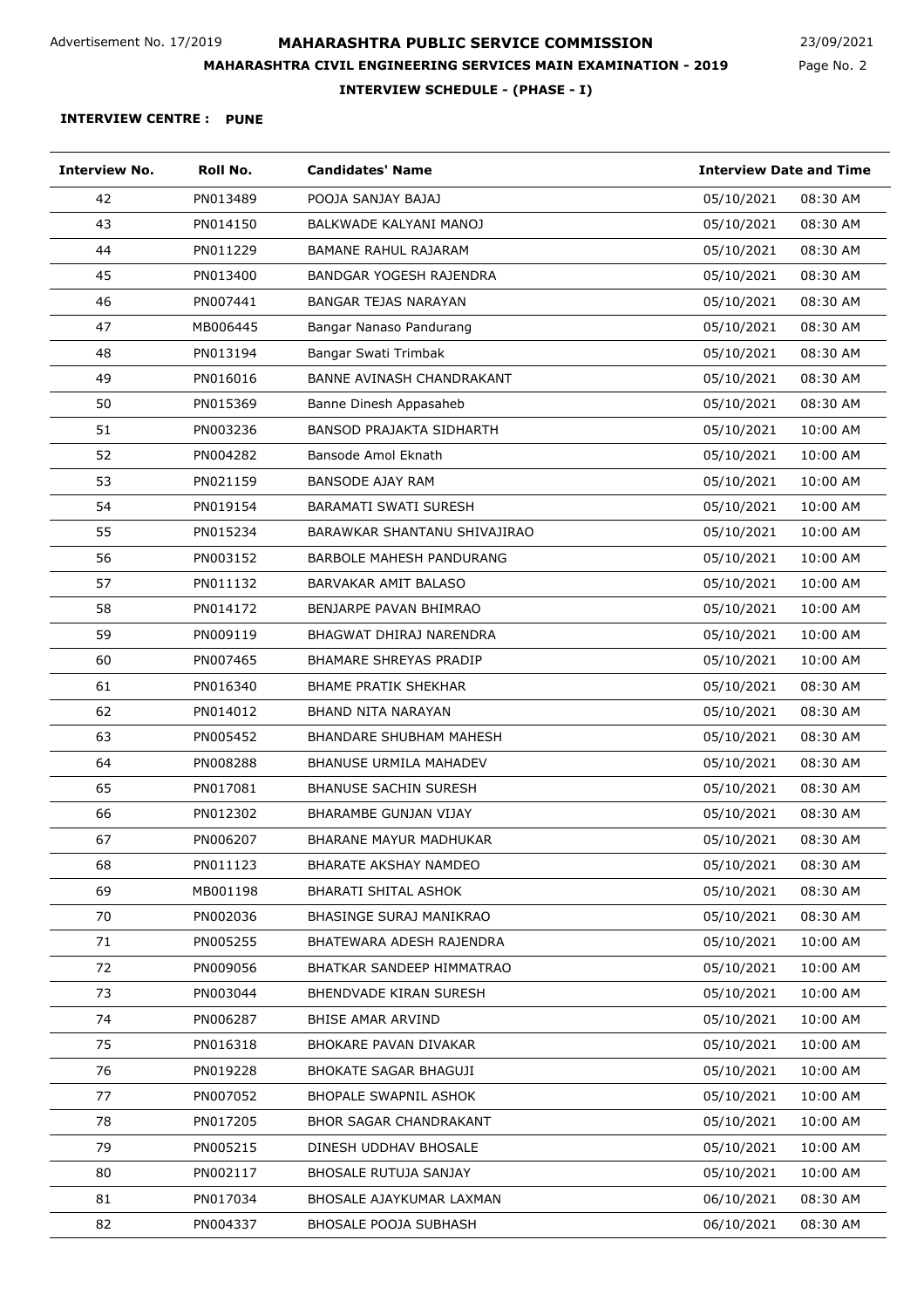Page No. 3 23/09/2021

**INTERVIEW SCHEDULE - (PHASE - I)**

| <b>Interview No.</b> | Roll No. | <b>Candidates' Name</b>           | <b>Interview Date and Time</b> |
|----------------------|----------|-----------------------------------|--------------------------------|
| 83                   | PN002014 | <b>BHOSALE SHIVDATTA BALASO</b>   | 06/10/2021<br>08:30 AM         |
| 84                   | PN006377 | <b>BHOSALE ASHWINI BHIMRAO</b>    | 06/10/2021<br>08:30 AM         |
| 85                   | PN012128 | <b>BHOSALE DIPALI CHANDRAKANT</b> | 06/10/2021<br>08:30 AM         |
| 86                   | PN006184 | <b>BHOSALE SANKET SUNIL</b>       | 06/10/2021<br>08:30 AM         |
| 87                   | PN021334 | <b>BHOSALE MOHAN ANNA</b>         | 06/10/2021<br>08:30 AM         |
| 88                   | NG010275 | BHOSALE BALAJI SIDDHESHWAR        | 06/10/2021<br>08:30 AM         |
| 89                   | PN018011 | BHOSALE PALLAVI HANUMANT          | 06/10/2021<br>08:30 AM         |
| 90                   | PN017103 | <b>BHOSALE AISHWARYA BALASO</b>   | 06/10/2021<br>08:30 AM         |
| 91                   | PN006023 | <b>BHOSALE RAHUL RAJENDRA</b>     | 06/10/2021<br>10:00 AM         |
| 92                   | PN014002 | BHUJBAL ANIKET RANGNATH           | 10:00 AM<br>06/10/2021         |
| 93                   | NG004033 | <b>BHUTAL SACHIN PRAKASH</b>      | 06/10/2021<br>10:00 AM         |
| 94                   | PN005355 | <b>BIDAVE DINESH VITHHAL</b>      | 06/10/2021<br>10:00 AM         |
| 95                   | PN016122 | BIDKAR SHUBHAM SHIVAJI            | 06/10/2021<br>10:00 AM         |
| 96                   | PN020199 | BIRAJDAR VARSHA JAGADEV           | 06/10/2021<br>10:00 AM         |
| 97                   | PN019069 | SURAJ RAGHUNATH BIRAJDAR          | 06/10/2021<br>10:00 AM         |
| 98                   | PN004300 | BIRARI HARSHALI DATTATREY         | 06/10/2021<br>10:00 AM         |
| 99                   | PN011343 | <b>BOBADE SHUBHANGI BABURAO</b>   | 06/10/2021<br>10:00 AM         |
| 100                  | PN019041 | BORATE SUPRIYA SAHEBRAO           | 10:00 AM<br>06/10/2021         |
| 101                  | PN014105 | <b>BORATE SOURABH BALASAHEB</b>   | 06/10/2021<br>08:30 AM         |
| 102                  | PN018113 | BORDE DHEERAJ SAMPAT              | 06/10/2021<br>08:30 AM         |
| 103                  | PN014155 | <b>BORE SAPANA BALASO</b>         | 06/10/2021<br>08:30 AM         |
| 104                  | MB001322 | BORKAR KALYANI SURESH             | 06/10/2021<br>08:30 AM         |
| 105                  | PN005071 | BOROLE PRIYANKA DNYANDEV          | 06/10/2021<br>08:30 AM         |
| 106                  | PN015289 | SACHIN DINESH BUGAD               | 06/10/2021<br>08:30 AM         |
| 107                  | PN017046 | <b>BURADKAR PRATIK ARUNRAO</b>    | 06/10/2021<br>08:30 AM         |
| 108                  | PN006296 | CHACHURDE RATNADIP BABAJI         | 06/10/2021<br>08:30 AM         |
| 109                  | PN012023 | CHAKKE ATHARVA VIJAY              | 06/10/2021<br>08:30 AM         |
| 110                  | PN004310 | CHALKE PRANITA RAJU               | 06/10/2021<br>08:30 AM         |
| 111                  | PN015370 | CHANDA PRERNA SHIVCHARAN          | 06/10/2021<br>10:00 AM         |
| 112                  | PN013003 | <b>JIGANU CHANDANSHIVE</b>        | 06/10/2021<br>10:00 AM         |
| 113                  | PN012369 | CHANDANSHIVE PRAJAKTA UTTAM       | 06/10/2021<br>10:00 AM         |
| 114                  | PN003009 | CHANMAL NISHA GOVARDHAN           | 06/10/2021<br>10:00 AM         |
| 115                  | PN012377 | CHAUDHARI AKSHAY ANIL             | 06/10/2021<br>10:00 AM         |
| 116                  | PN001157 | CHAUDHARI SAURABH PRAMOD          | 06/10/2021<br>10:00 AM         |
| 117                  | PN019097 | CHAUDHARI AKSHAY ASHOK            | 10:00 AM<br>06/10/2021         |
| 118                  | PN017180 | CHAVAN BHAGYASHRI DILIP           | 06/10/2021<br>10:00 AM         |
| 119                  | PN005134 | CHAVAN AJINKYA DINKAR             | 06/10/2021<br>10:00 AM         |
| 120                  | PN016020 | CHAVAN VASANTI BALASO             | 06/10/2021<br>10:00 AM         |
| 121                  | PN011200 | CHAVAN ARCHANA MARUTI             | 07/10/2021<br>08:30 AM         |
| 122                  | PN009240 | CHAVAN KESHAV MADAN               | 07/10/2021<br>08:30 AM         |
| 123                  | PN014084 | Chavan Akash Shivaji              | 07/10/2021<br>08:30 AM         |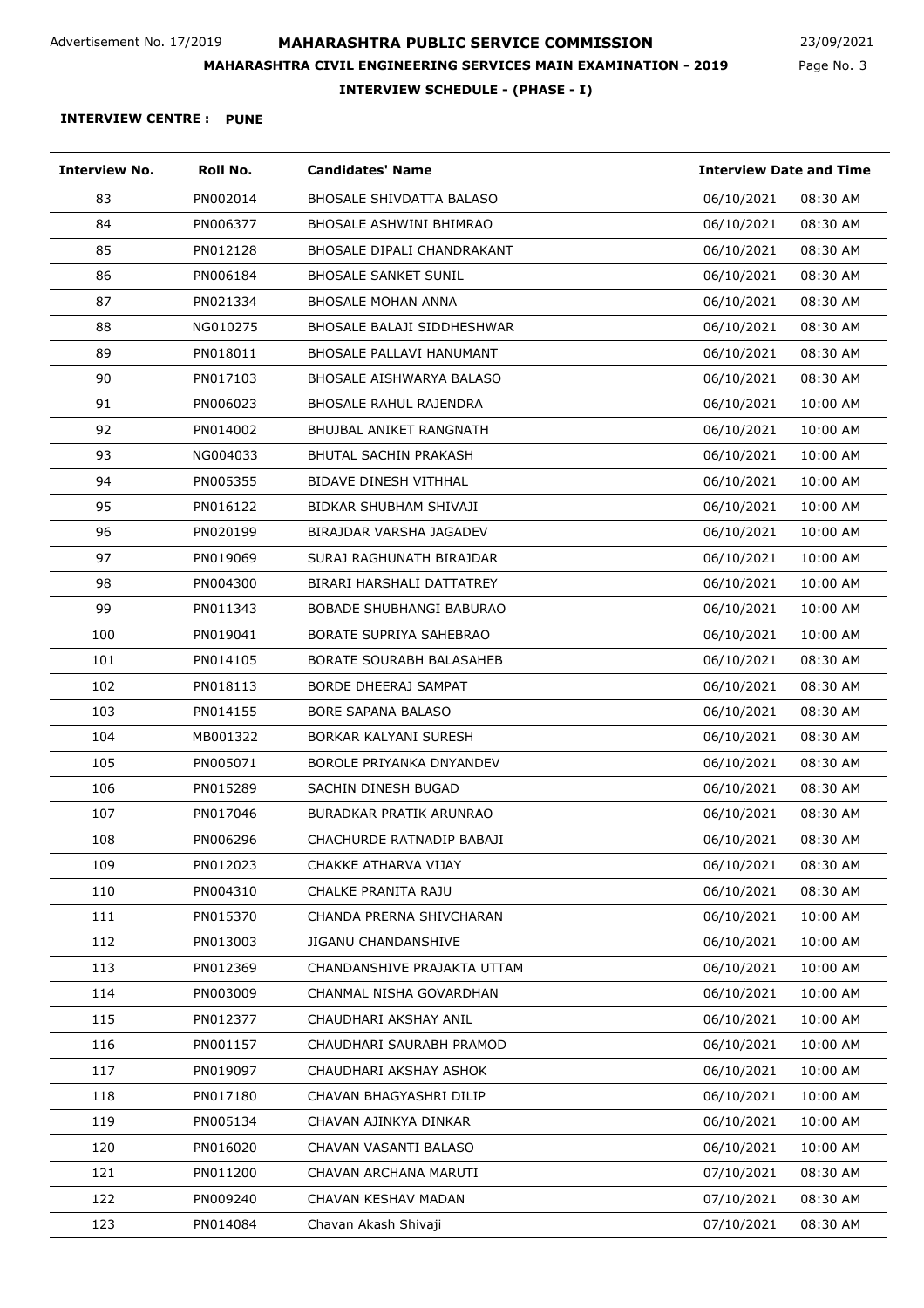Page No. 4 23/09/2021

**INTERVIEW SCHEDULE - (PHASE - I)**

| <b>Interview No.</b> | Roll No. | <b>Candidates' Name</b>             | <b>Interview Date and Time</b> |
|----------------------|----------|-------------------------------------|--------------------------------|
| 124                  | PN001213 | CHAVAN ASHWINI GURUDEO              | 07/10/2021<br>08:30 AM         |
| 125                  | PN017044 | CHAVAN VIVEK PRABHAKAR              | 07/10/2021<br>08:30 AM         |
| 126                  | MB004195 | CHAVAN VINAYAK RAMHARI              | 07/10/2021<br>08:30 AM         |
| 127                  | PN021220 | CHAVAN POOJA RAVINDRA               | 08:30 AM<br>07/10/2021         |
| 128                  | PN004117 | Prabhanjan Prakash Chigare          | 08:30 AM<br>07/10/2021         |
| 129                  | PN018282 | CHIKURDEKAR ANUSHKA UTTAM           | 07/10/2021<br>08:30 AM         |
| 130                  | PN003282 | CHIPDE VAIBHAV MOHAN                | 08:30 AM<br>07/10/2021         |
| 131                  | PN019323 | CHOPADE NITIN RAGHUNATH             | 07/10/2021<br>10:00 AM         |
| 132                  | PN001399 | CHOUDHARI TUSHAR MOHAN              | 10:00 AM<br>07/10/2021         |
| 133                  | AU003139 | CHOUDHARI ANKITA ANIL               | 07/10/2021<br>10:00 AM         |
| 134                  | PN007221 | PATIL PRIYANKA BALASO               | 07/10/2021<br>10:00 AM         |
| 135                  | PN008133 | CHOUGULE MINAL BABASAHEB            | 07/10/2021<br>10:00 AM         |
| 136                  | PN003176 | CHOUGULE VINAYAK ANANDA             | 10:00 AM<br>07/10/2021         |
| 137                  | PN016050 | DAHAKE VISHAKHA GANESHRAO           | 07/10/2021<br>10:00 AM         |
| 138                  | PN020013 | DAMALE PRASHANT RAJEEV              | 07/10/2021<br>10:00 AM         |
| 139                  | PN009143 | DANGARE PRASAD VINAYAK              | 07/10/2021<br>10:00 AM         |
| 140                  | PN009235 | DANGE PRAVIN BALASAHEB              | 10:00 AM<br>07/10/2021         |
| 141                  | PN007060 | DAPHALE KISHOR DATTATRAY            | 08:30 AM<br>07/10/2021         |
| 142                  | PN012182 | DARADE POOJA DATTATRAY              | 08:30 AM<br>07/10/2021         |
| 143                  | PN004170 | DARADE DHIRAJ DHANAJI               | 07/10/2021<br>08:30 AM         |
| 144                  | PN006478 | DAREKAR SAGAR DATTATRAY             | 08:30 AM<br>07/10/2021         |
| 145                  | PN007315 | DATE RAGINI DATTATRAYA              | 07/10/2021<br>08:30 AM         |
| 146                  | PN005356 | DEOKAR VISHAL RAJARAM               | 08:30 AM<br>07/10/2021         |
| 147                  | PN021154 | DEOKAR SWAPNAJA VITTHAL             | 07/10/2021<br>08:30 AM         |
| 148                  | PN005278 | DESAI VIKRAM GORAKH                 | 07/10/2021<br>08:30 AM         |
| 149                  | PN018254 | DESAI VINAYAK ALIAS AKASH VIRUPAKSH | 07/10/2021<br>08:30 AM         |
| 150                  | PN009279 | DESAI VINAYAK TANAJI                | 07/10/2021<br>08:30 AM         |
| 151                  | PN012223 | <b>DESAI ANIKET ARVIND</b>          | 07/10/2021<br>10:00 AM         |
| 152                  | PN013323 | DESALE NIKHIL VILASRAO              | 10:00 AM<br>07/10/2021         |
| 153                  | PN002010 | DESHMUKH VAISHNAVI SANJAY           | 07/10/2021<br>10:00 AM         |
| 154                  | PN007301 | DESHMUKH ASMITA ANIL                | 07/10/2021<br>10:00 AM         |
| 155                  | PN015125 | KALPANA MADHUKAR DESHMUKH           | 07/10/2021<br>10:00 AM         |
| 156                  | PN010307 | DESHMUKH APURVA BALKRISHNA          | 07/10/2021<br>10:00 AM         |
| 157                  | PN002076 | DESHMUKH VAIBHAV SUBHASH            | 07/10/2021<br>10:00 AM         |
| 158                  | PN008036 | DESHPANDE MAITHILI LAXMIKANT        | 07/10/2021<br>10:00 AM         |
| 159                  | PN018239 | DEVADE VAIBHAV VILAS                | 07/10/2021<br>10:00 AM         |
| 160                  | PN003394 | DEVARSHI ROHAN SHASHIKANT           | 10:00 AM<br>07/10/2021         |
| 161                  | PN006024 | DEVKAR DINESH VITTHAL               | 11/10/2021<br>08:30 AM         |
| 162                  | PN012437 | DHAGE SUDHIR TUKARAM                | 11/10/2021<br>08:30 AM         |
| 163                  | PN004171 | DHAIGUDE VITTHAL BABURAO            | 11/10/2021<br>08:30 AM         |
| 164                  | PN004206 | DHAKANE POONAM DHAKANE              | 11/10/2021<br>08:30 AM         |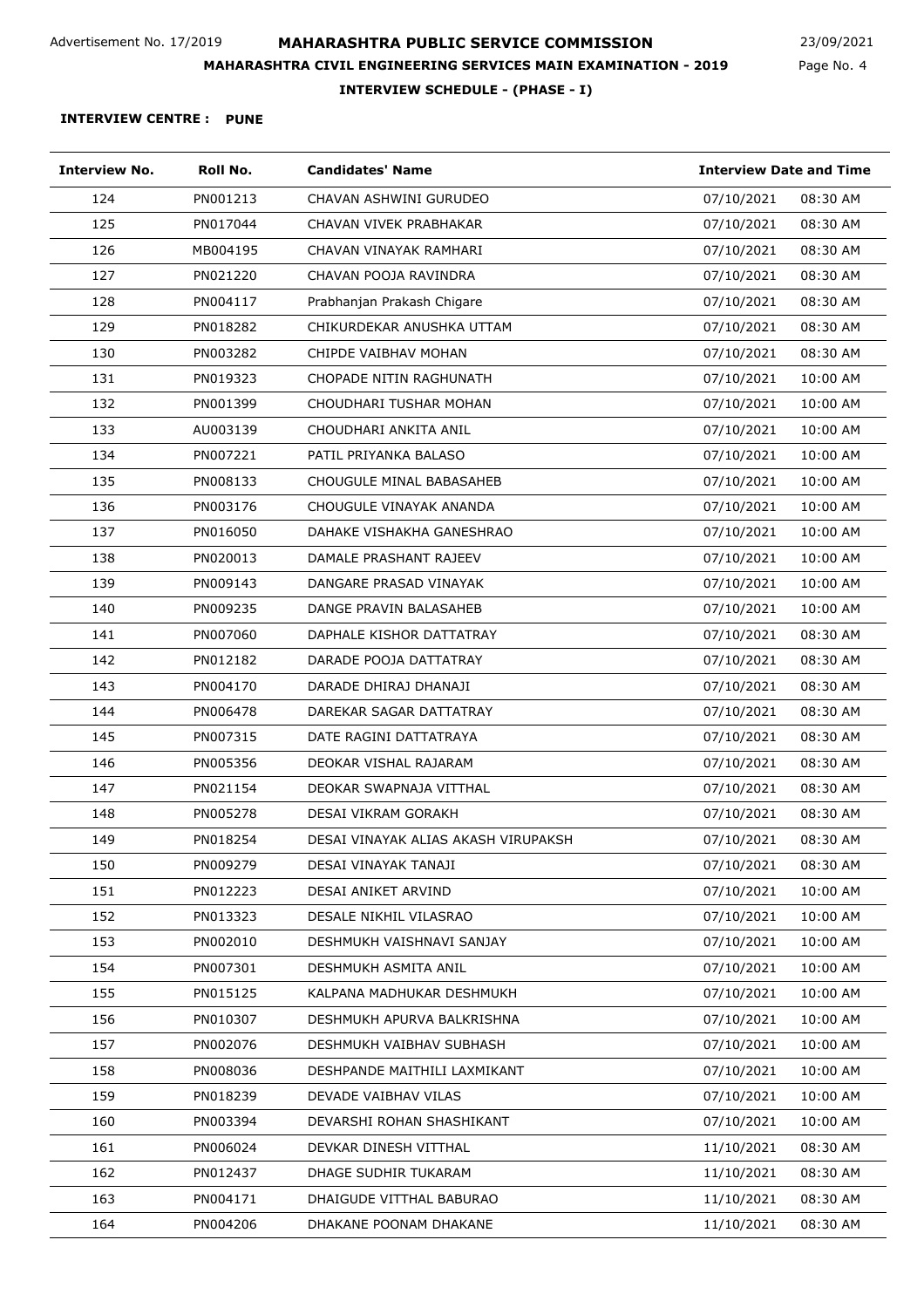Page No. 5 23/09/2021

**INTERVIEW SCHEDULE - (PHASE - I)**

| <b>Interview No.</b> | Roll No. | <b>Candidates' Name</b>         | <b>Interview Date and Time</b> |
|----------------------|----------|---------------------------------|--------------------------------|
| 165                  | PN011392 | DHALE NIKHIL NITIN              | 11/10/2021<br>08:30 AM         |
| 166                  | PN005275 | DHAMANE SUMIT VILAS             | 11/10/2021<br>08:30 AM         |
| 167                  | PN007230 | DHAMNE RUSHIKESH RAOSAHEB       | 11/10/2021<br>08:30 AM         |
| 168                  | PN006339 | DHARMADHIKARI KRISHNA SHARADRAO | 11/10/2021<br>08:30 AM         |
| 169                  | PN005186 | DHARMALE PRATIK SANJAY          | 08:30 AM<br>11/10/2021         |
| 170                  | PN016342 | <b>DHAT SOMESH SUNIL</b>        | 11/10/2021<br>08:30 AM         |
| 171                  | PN002154 | DHAVALSHANK HEMA SHANKAR        | 11/10/2021<br>10:00 AM         |
| 172                  | PN009193 | DHOBALE SHUBHAM UDAY            | 11/10/2021<br>10:00 AM         |
| 173                  | PN003061 | DHOBALE ROHIT MAHADEO           | 10:00 AM<br>11/10/2021         |
| 174                  | PN013473 | DHON BHAGYASHREE ANNASO         | 11/10/2021<br>10:00 AM         |
| 175                  | PN004146 | DHOPE SHUBHAM BHARAT            | 11/10/2021<br>10:00 AM         |
| 176                  | PN007328 | DHOTRE SHAMBHURAJ VIJAY         | 11/10/2021<br>10:00 AM         |
| 177                  | PN013407 | DHUMAL JAYDEEP RAVSAHEB         | 11/10/2021<br>10:00 AM         |
| 178                  | PN009360 | SURAJ SUBHASH DHUMAL            | 11/10/2021<br>10:00 AM         |
| 179                  | PN006382 | DHUMMA SHUBHAM SANJAY           | 11/10/2021<br>10:00 AM         |
| 180                  | PN009065 | DIDWAGH SUBHASH BALU            | 11/10/2021<br>10:00 AM         |
| 181                  | PN014041 | DIGOLE SATISH VILAS             | 08:30 AM<br>11/10/2021         |
| 182                  | PN011020 | DINDORE NIRANJAN GANGADHAR      | 11/10/2021<br>08:30 AM         |
| 183                  | PN015148 | DINGANE ABHIRAJ ANNASO          | 11/10/2021<br>08:30 AM         |
| 184                  | PN006234 | DIVATE ROHAN SHIVAJI            | 11/10/2021<br>08:30 AM         |
| 185                  | PN019126 | DOKE SWAPNIL BALU               | 11/10/2021<br>08:30 AM         |
| 186                  | PN007117 | DOLAS SHITAL MAHADEV            | 08:30 AM<br>11/10/2021         |
| 187                  | PN008136 | Dolatade Manojkumar Krishnadeo  | 08:30 AM<br>11/10/2021         |
| 188                  | PN021152 | DONGARE SAYALI VIKRAM           | 11/10/2021<br>08:30 AM         |
| 189                  | PN010099 | DUBAL SHUBHAM RAGHUNATH         | 11/10/2021<br>08:30 AM         |
| 190                  | PN020173 | DUBULE SHRIDHAR CHANDRAKANT     | 11/10/2021<br>08:30 AM         |
| 191                  | PN019199 | DURGAM VISHAL ANAND             | 11/10/2021<br>10:00 AM         |
| 192                  | PN006209 | EKATPURE RANJEET RAMCHANDRA     | 10:00 AM<br>11/10/2021         |
| 193                  | PN003003 | ERANDE SHUBHAM HARISHCHANDRA    | 11/10/2021<br>10:00 AM         |
| 194                  | PN003198 | NILAM ANANDRAO NARATAWADEKAR    | 11/10/2021<br>10:00 AM         |
| 195                  | PN006122 | FARTADE MANGESH SHANKARRAO      | 11/10/2021<br>10:00 AM         |
| 196                  | PN013005 | FULSUNDAR SHUBHANGI DASHARATH   | 11/10/2021<br>10:00 AM         |
| 197                  | PN011005 | FUNDE AKSHAY PREMRAJ            | 11/10/2021<br>10:00 AM         |
| 198                  | AU001236 | DADASAHEB ANANDA GADADE         | 11/10/2021<br>10:00 AM         |
| 199                  | PN021125 | GADADE SHUBHANGI RAMDAS         | 11/10/2021<br>10:00 AM         |
| 200                  | PN002207 | <b>GADE SMITA MARUTI</b>        | 11/10/2021<br>10:00 AM         |
| 201                  | PN009288 | <b>GADEKAR MAYURI BHARAT</b>    | 12/10/2021<br>08:30 AM         |
| 202                  | PN013355 | GADEKAR SHUBHAM PANDHARINATH    | 12/10/2021<br>08:30 AM         |
| 203                  | PN016236 | GADHAVE AJAYSINGH PRADIPKUMAR   | 12/10/2021<br>08:30 AM         |
| 204                  | PN020049 | GAIKWAD SANKET SANJAYSINHA      | 12/10/2021<br>08:30 AM         |
| 205                  | PN004049 | GAIKWAD SWAPNALI ADNYAN         | 12/10/2021<br>08:30 AM         |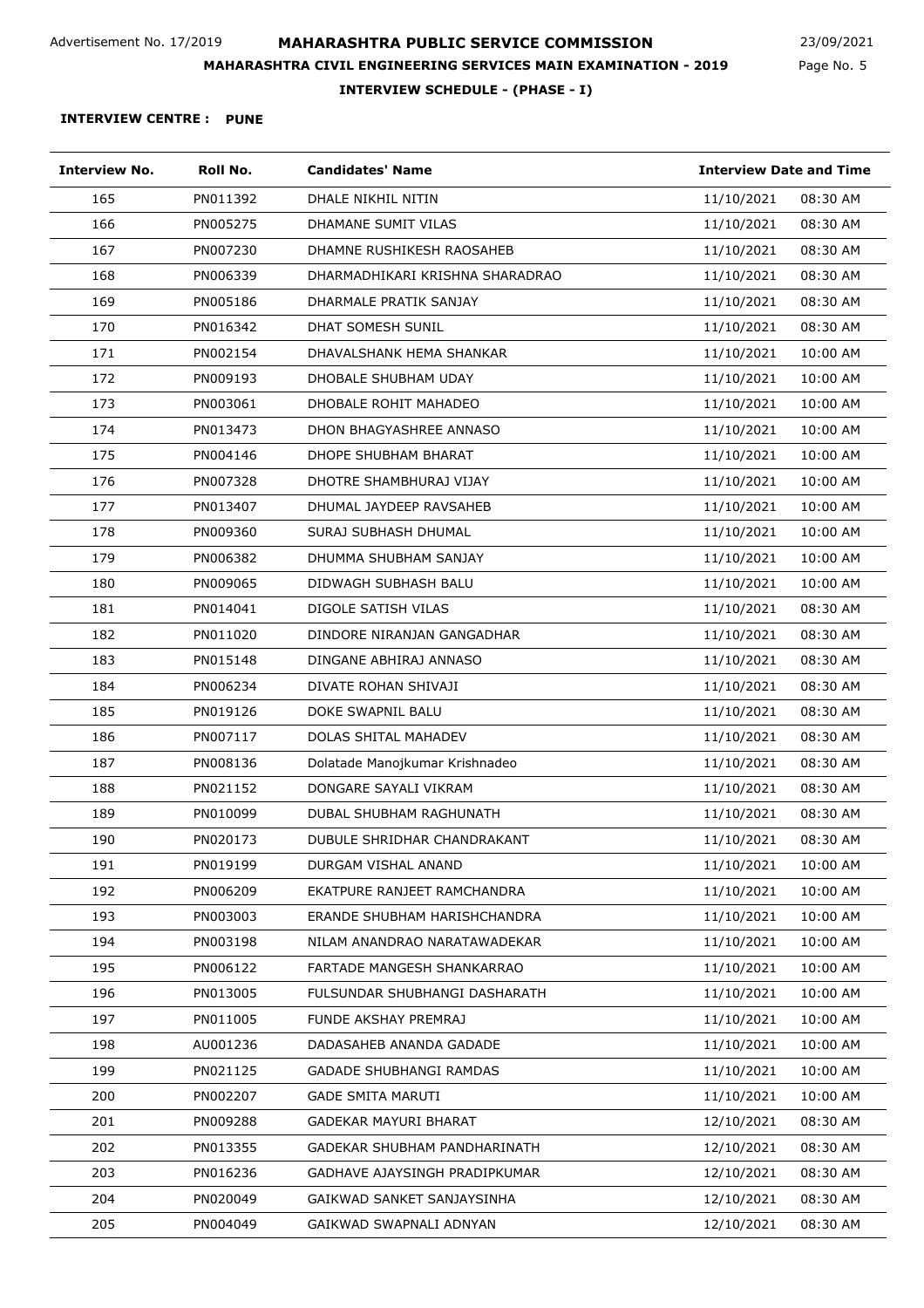Page No. 6 23/09/2021

**INTERVIEW SCHEDULE - (PHASE - I)**

| <b>Interview No.</b> | Roll No. | <b>Candidates' Name</b>          | <b>Interview Date and Time</b> |
|----------------------|----------|----------------------------------|--------------------------------|
| 206                  | PN006213 | GAIKWAD PRADEEP JALINDER         | 12/10/2021<br>08:30 AM         |
| 207                  | PN008162 | GAIKWAD PRADNYA DNYANDEO         | 12/10/2021<br>08:30 AM         |
| 208                  | PN004257 | VIKAS ASHOK GAIKWAD              | 08:30 AM<br>12/10/2021         |
| 209                  | PN008125 | <b>GAIKWAD SNEHAL MILIND</b>     | 12/10/2021<br>08:30 AM         |
| 210                  | PN009381 | GAYAKWAD DATTATRAYA MARUTI       | 12/10/2021<br>08:30 AM         |
| 211                  | PN021341 | GAIKWAD VIKAS SADASHIV           | 12/10/2021<br>10:00 AM         |
| 212                  | PN011183 | GAIKWAD AISHWARY SOMNATH         | 12/10/2021<br>10:00 AM         |
| 213                  | PN011451 | GAIKWAD SACHIN ADNYAN            | 12/10/2021<br>10:00 AM         |
| 214                  | PN003207 | GAIKWAD SWAPNIL RAMESH           | 10:00 AM<br>12/10/2021         |
| 215                  | PN005456 | GAIKWAD PRIYANKA GORAKSHANATH    | 10:00 AM<br>12/10/2021         |
| 216                  | NG001105 | GAIKWAD NANDKUMAR ROHIT          | 12/10/2021<br>10:00 AM         |
| 217                  | PN021339 | GAIKWAD RAJANI HARI              | 12/10/2021<br>10:00 AM         |
| 218                  | AU005104 | GAIKWAD DAYASAGAR DEVIDAS        | 10:00 AM<br>12/10/2021         |
| 219                  | PN003226 | GAJBHAR GEETANJALI CHANDRAKANT   | 10:00 AM<br>12/10/2021         |
| 220                  | NG006067 | GAJPURE VIVEK PRAKASH            | 12/10/2021<br>10:00 AM         |
| 221                  | PN015064 | Galande Ravindra Khasherao       | 12/10/2021<br>08:30 AM         |
| 222                  | PN014181 | GALPHADE DATTAPRASAD HIRAMAN     | 08:30 AM<br>12/10/2021         |
| 223                  | PN006138 | GANGANMALE PRADIP RAMCHANDRA     | 12/10/2021<br>08:30 AM         |
| 224                  | PN009315 | <b>GARDI RUNALI SUNIL</b>        | 12/10/2021<br>08:30 AM         |
| 225                  | PN016243 | <b>GATARE SUHAS AJIT</b>         | 12/10/2021<br>08:30 AM         |
| 226                  | PN003468 | suraj devanna gattuwar           | 12/10/2021<br>08:30 AM         |
| 227                  | PN015312 | <b>GAVALI AMOL TUKARAM</b>       | 12/10/2021<br>08:30 AM         |
| 228                  | PN014373 | AJAY KUMAR GAVANDE               | 08:30 AM<br>12/10/2021         |
| 229                  | PN014431 | <b>GAWADE SUNIL SANJAY</b>       | 12/10/2021<br>08:30 AM         |
| 230                  | PN003313 | <b>GAWADE SONALI SOPAN</b>       | 08:30 AM<br>12/10/2021         |
| 231                  | PN016037 | <b>GAWADE GHANSHYAM MANOHAR</b>  | 12/10/2021<br>10:00 AM         |
| 232                  | PN017208 | GAWADE SAURABH SAMBHAJI          | 12/10/2021<br>10:00 AM         |
| 233                  | PN002019 | <b>GAWALI MITESH MAHENDRA</b>    | 12/10/2021<br>10:00 AM         |
| 234                  | PN009317 | <b>GHADGE SHUBHAM SHIVAJI</b>    | 12/10/2021<br>10:00 AM         |
| 235                  | PN007470 | <b>GHADVEER MANESG KIRAN</b>     | 12/10/2021<br>10:00 AM         |
| 236                  | PN020166 | <b>GHANWAT SWAPNIL BALASAHEB</b> | 12/10/2021<br>10:00 AM         |
| 237                  | PN009216 | <b>GHANWAT KAJAL RAGHUNATH</b>   | 12/10/2021<br>10:00 AM         |
| 238                  | PN021352 | <b>GHARGE AKSHAY MADANRAO</b>    | 12/10/2021<br>10:00 AM         |
| 239                  | PN006248 | <b>GHATAGE POURNIMA SUNIL</b>    | 10:00 AM<br>12/10/2021         |
| 240                  | PN001258 | <b>GHATGE VRISHALI ANIL</b>      | 12/10/2021<br>10:00 AM         |
| 241                  | PN013378 | GHATKAR ASHWINI DILIP            | 13/10/2021<br>08:30 AM         |
| 242                  | PN008178 | GHERADE PRADIP RAMCHANDRA        | 13/10/2021<br>08:30 AM         |
| 243                  | PN018052 | GHERADI MEGHA MRUTUNJAYA         | 13/10/2021<br>08:30 AM         |
| 244                  | PN013070 | <b>GHODAKE VISHAL TUKARAM</b>    | 13/10/2021<br>08:30 AM         |
| 245                  | PN011192 | <b>GHODAKE JYOTI SURESH</b>      | 13/10/2021<br>08:30 AM         |
| 246                  | PN013386 | NIRANJAN SHIVAJI GHODAKE         | 13/10/2021<br>08:30 AM         |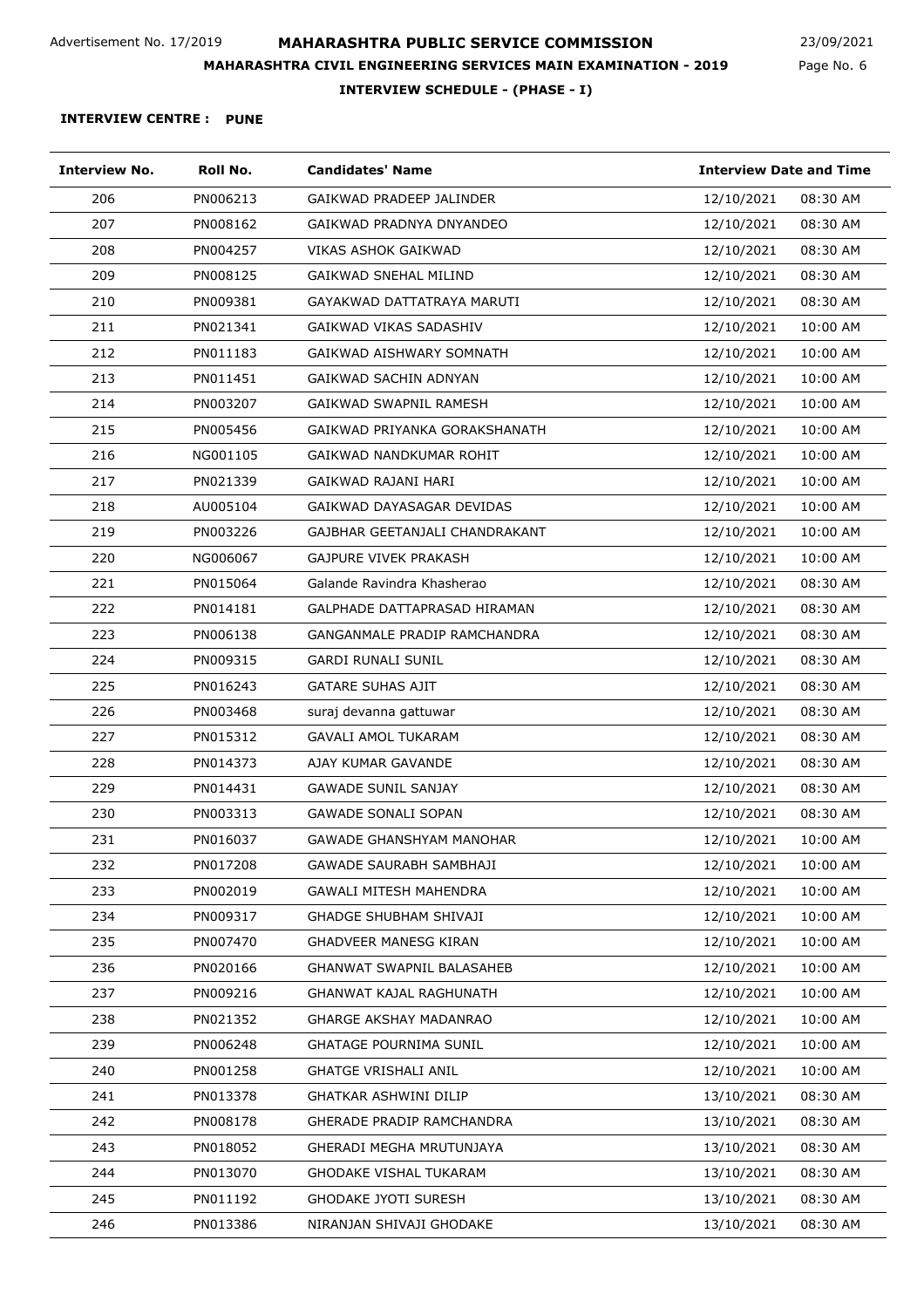Page No. 7 23/09/2021

**INTERVIEW SCHEDULE - (PHASE - I)**

| <b>Interview No.</b> | Roll No. | <b>Candidates' Name</b>              | <b>Interview Date and Time</b> |          |
|----------------------|----------|--------------------------------------|--------------------------------|----------|
| 247                  | PN007272 | <b>GHODAKE SHRADDHA UMESH</b>        | 13/10/2021                     | 08:30 AM |
| 248                  | PN002106 | GHODKE PRATHAMESH PRAKASH            | 13/10/2021                     | 08:30 AM |
| 249                  | PN019074 | GHOLAP HEMANT TANAJI                 | 13/10/2021                     | 08:30 AM |
| 250                  | PN012348 | GHOLKAR OMKAR SHANKAR                | 13/10/2021                     | 08:30 AM |
| 251                  | PN007115 | GHORAPADE VAIBHAV SURESH             | 13/10/2021                     | 10:00 AM |
| 252                  | PN013079 | GHORPADE DHANASHRI DATTATRAY         | 13/10/2021                     | 10:00 AM |
| 253                  | PN021357 | GHORPADE AKASH ASHOK                 | 13/10/2021                     | 10:00 AM |
| 254                  | PN010216 | <b>GHUGE ASHWINI ANANTRAO</b>        | 13/10/2021                     | 10:00 AM |
| 255                  | PN004451 | GIRAMKAR GANESH HANUMANT             | 13/10/2021                     | 10:00 AM |
| 256                  | PN006392 | GIRI PRAMOD LAXMAN                   | 13/10/2021                     | 10:00 AM |
| 257                  | PN021018 | GIRME VIRAJ KIRAN                    | 13/10/2021                     | 10:00 AM |
| 258                  | PN016118 | GODASE KIRAN RAMCHANDRA              | 13/10/2021                     | 10:00 AM |
| 259                  | PN011269 | GODASE AKASH JAGANNATH               | 13/10/2021                     | 10:00 AM |
| 260                  | PN007461 | GODE RESHMA KASHINATH                | 13/10/2021                     | 10:00 AM |
| 261                  | PN010119 | <b>GODSE ROHIT ANKUSH</b>            | 13/10/2021                     | 08:30 AM |
| 262                  | PN007471 | <b>GOLE SHUBHANGI PRATAP</b>         | 13/10/2021                     | 08:30 AM |
| 263                  | PN005359 | <b>GOPNAR AJAY GULB</b>              | 13/10/2021                     | 08:30 AM |
| 264                  | MB006319 | GORAD AKSHAY PANDIT                  | 13/10/2021                     | 08:30 AM |
| 265                  | PN006279 | GORE KOMAL MACHHINDRANATH            | 13/10/2021                     | 08:30 AM |
| 266                  | PN019341 | GORULE RACHANA NAGOJI                | 13/10/2021                     | 08:30 AM |
| 267                  | PN018168 | GOSAVI SNEHAL VILASGIRI              | 13/10/2021                     | 08:30 AM |
| 268                  | PN010309 | GOSAVI PANKAJ BHARAT                 | 13/10/2021                     | 08:30 AM |
| 269                  | PN019056 | GOSAVI SWAPNIL ANIL                  | 13/10/2021                     | 08:30 AM |
| 270                  | PN017194 | VIPUL GOYAL                          | 13/10/2021                     | 08:30 AM |
| 271                  | PN018182 | GUJALWAR ABHISHEK MADHAWRAO          | 13/10/2021                     | 10:00 AM |
| 272                  | PN009454 | GUNDAWAR SHRIKANT SATISHRAO          | 13/10/2021                     | 10:00 AM |
| 273                  | PN009328 | GUNDLA SHIVKUMAR BABURAV             | 13/10/2021                     | 10:00 AM |
| 274                  | PN003058 | VYANKATESH SATYANARAYAN GUNDU        | 13/10/2021                     | 10:00 AM |
| 275                  | PN005143 | GUNJAL RUTUJA DHONDIBHAU             | 13/10/2021                     | 10:00 AM |
| 276                  | PN015157 | GURAV AKASH MOHAN                    | 13/10/2021                     | 10:00 AM |
| 277                  | PN003307 | <b>GURAV AKSHAY GANAPATI</b>         | 13/10/2021                     | 10:00 AM |
| 278                  | PN018286 | <b>GURSALE NIKHIL KIRAN</b>          | 13/10/2021                     | 10:00 AM |
| 279                  | PN017066 | GUTUKADE PARAPPA TUKARAM             | 13/10/2021                     | 10:00 AM |
| 280                  | PN011051 | HAJARE ANURADHA DATTATRAY            | 13/10/2021                     | 10:00 AM |
| 281                  | PN014017 | HAJARE NIKHIL RAJENDRA               | 14/10/2021                     | 08:30 AM |
| 282                  | PN013327 | HAKE SAYALI BHIMRAO                  | 14/10/2021                     | 08:30 AM |
| 283                  | MB002131 | HANDE AKSHAY RAMCHANDRA              | 14/10/2021                     | 08:30 AM |
| 284                  | PN005311 | HARANMARE UZMA KOUSAR MOHAMMED AASIF | 14/10/2021                     | 08:30 AM |
| 285                  | PN014176 | HAWANNA PARMESHWAR KHUSHALRAO        | 14/10/2021                     | 08:30 AM |
| 286                  | PN009243 | HEGANA VIVEK CHANDRAKANT             | 14/10/2021                     | 08:30 AM |
| 287                  | PN005433 | HENDRE SHUBHAM SATISH                | 14/10/2021                     | 08:30 AM |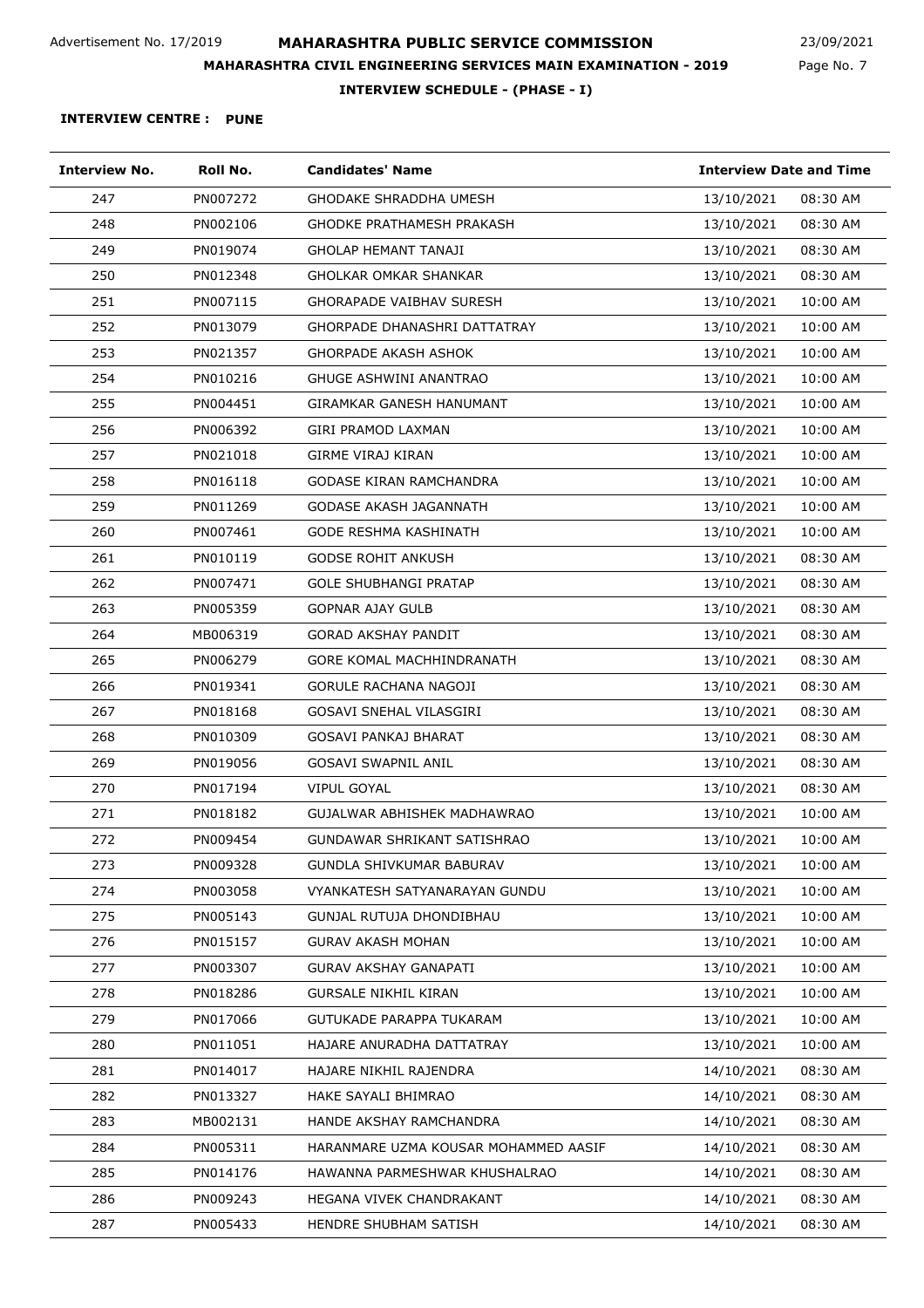Page No. 8 23/09/2021

**INTERVIEW SCHEDULE - (PHASE - I)**

| <b>Interview No.</b> | Roll No. | <b>Candidates' Name</b>        | <b>Interview Date and Time</b> |          |
|----------------------|----------|--------------------------------|--------------------------------|----------|
| 288                  | PN002077 | SAMADHAN MARUTI HIPPARKAR      | 14/10/2021                     | 08:30 AM |
| 289                  | PN011035 | HIREMATH VIJAY SOMASHEKHAR     | 14/10/2021                     | 08:30 AM |
| 290                  | PN012426 | <b>HOLE MEDHA PRAKASH</b>      | 14/10/2021                     | 08:30 AM |
| 291                  | PN016133 | HONMORE MANOJKUMAR DNYANESHVAR | 14/10/2021                     | 10:00 AM |
| 292                  | PN003463 | HONMUTE SOURABH VIJAYKUMAR     | 14/10/2021                     | 10:00 AM |
| 293                  | PN008026 | ANKITA SHIVAJI HUJARE          | 14/10/2021                     | 10:00 AM |
| 294                  | PN014416 | HUMBE ASHVINI JAMBUWANT        | 14/10/2021                     | 10:00 AM |
| 295                  | PN006370 | <b>IDATE AMIT CHANDRAKANT</b>  | 14/10/2021                     | 10:00 AM |
| 296                  | PN011240 | INAMDAR DHANSHRI VASANT        | 14/10/2021                     | 10:00 AM |
| 297                  | PN012151 | INAMDAR ADITI VASANT           | 14/10/2021                     | 10:00 AM |
| 298                  | PN019189 | <b>INDE SHUBHAM SUNIL</b>      | 14/10/2021                     | 10:00 AM |
| 299                  | PN003201 | INGALE TEJASH DASHARATH        | 14/10/2021                     | 10:00 AM |
| 300                  | PN018072 | INGLE AMIT HARIDAS             | 14/10/2021                     | 10:00 AM |
| 301                  | PN012201 | IPPAKAYAL PAVAN DIGAMBAR       | 14/10/2021                     | 08:30 AM |
| 302                  | PN001263 | IRKAR GANESH BAPU              | 14/10/2021                     | 08:30 AM |
| 303                  | PN004215 | ITRAJ SHIVANI SANTOSH          | 14/10/2021                     | 08:30 AM |
| 304                  | PN002167 | JADHAV PRASAD NARSING          | 14/10/2021                     | 08:30 AM |
| 305                  | PN016281 | JADHAV KUNAL KASHIRAM          | 14/10/2021                     | 08:30 AM |
| 306                  | PN016113 | JADHAV SUNIL RAMESH            | 14/10/2021                     | 08:30 AM |
| 307                  | PN017117 | JADHAV SHIVANI MANSHING        | 14/10/2021                     | 08:30 AM |
| 308                  | PN003121 | JADHAV SAYALI SHANKAR          | 14/10/2021                     | 08:30 AM |
| 309                  | PN012356 | JADHAV SHUBHAM DILIP           | 14/10/2021                     | 08:30 AM |
| 310                  | PN003316 | JADHAV SHUBHAM PANDURANG       | 14/10/2021                     | 08:30 AM |
| 311                  | NG001371 | JADHAV SANJEET BHAGWAN         | 14/10/2021                     | 10:00 AM |
| 312                  | PN006035 | JADHAV RUTUJA SHIVSHANKAR      | 14/10/2021                     | 10:00 AM |
| 313                  | NG001198 | JADHAV SNEHAL NANDKUMAR        | 14/10/2021                     | 10:00 AM |
| 314                  | PN009419 | JADHAV ANIKET SHIVNATH         | 14/10/2021                     | 10:00 AM |
| 315                  | PN007179 | JADHAV SHANKAR DASHRATH        | 14/10/2021                     | 10:00 AM |
| 316                  | PN005166 | JADHAV SHITAL MAHADEV          | 14/10/2021                     | 10:00 AM |
| 317                  | PN010288 | JADHAV SAMARTH MOHAN           | 14/10/2021                     | 10:00 AM |
| 318                  | PN002215 | JADHAV JAYARAM MARUTI          | 14/10/2021                     | 10:00 AM |
| 319                  | PN013300 | JADHAV SHUBHAM SUBHASH         | 14/10/2021                     | 10:00 AM |
| 320                  | PN001122 | JADHAV SAYALI PRABHAKAR        | 14/10/2021                     | 10:00 AM |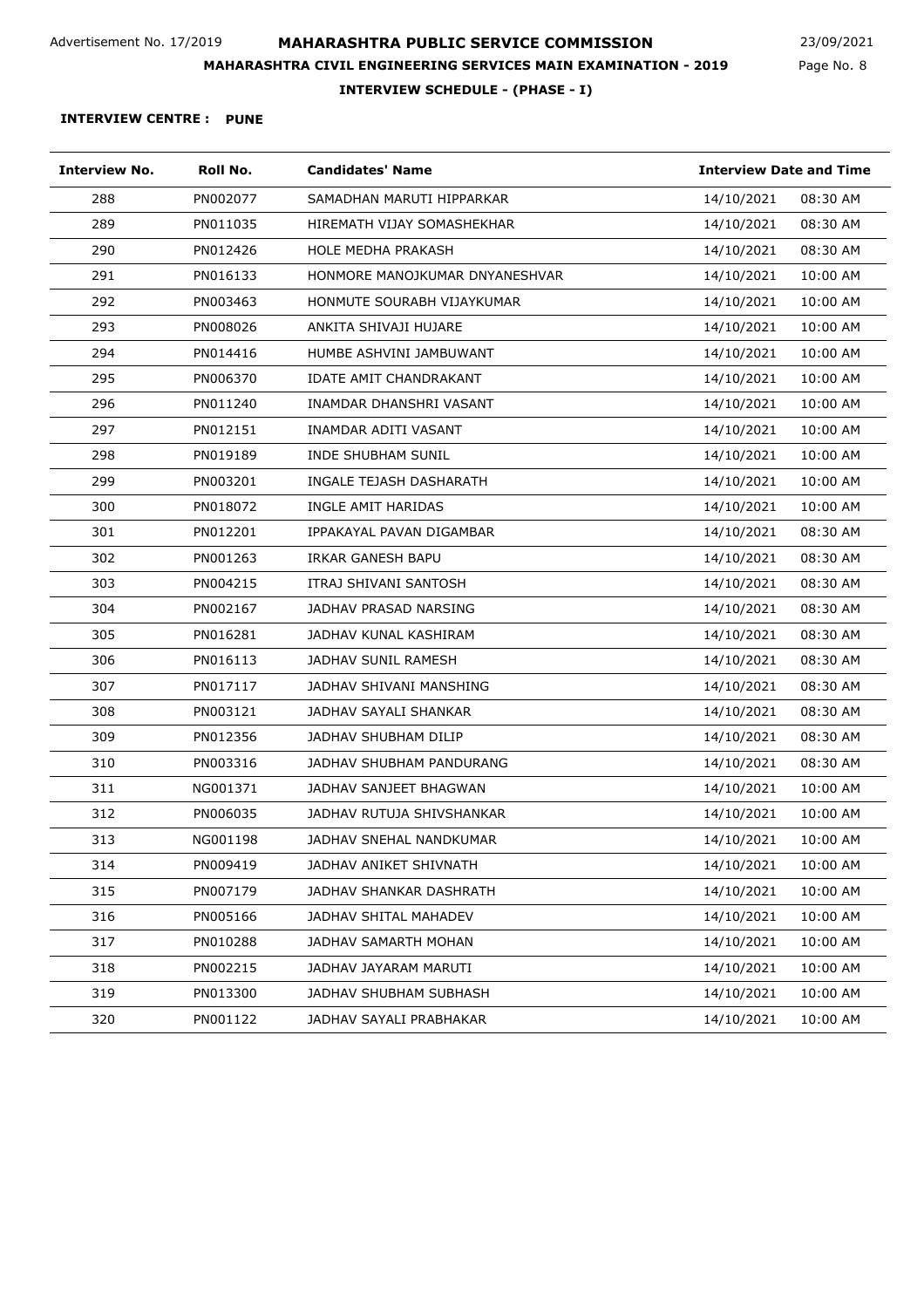Page No. 9 23/09/2021

**INTERVIEW SCHEDULE - (PHASE - I)**

| <b>Interview No.</b> | Roll No. | <b>Candidates' Name</b>        | <b>Interview Date and Time</b> |
|----------------------|----------|--------------------------------|--------------------------------|
| 1016                 | PN013346 | ABHALE KETAN VILASRAO          | 04/10/2021<br>08:30 AM         |
| 1017                 | PN007321 | HEMANT SHIVAJI ABHALE          | 04/10/2021<br>08:30 AM         |
| 1018                 | PN007369 | ABNAVE AKSHAY NARENDRA         | 08:30 AM<br>04/10/2021         |
| 1019                 | PN019224 | ADANGALE ANKUR ANNASAHEB       | 08:30 AM<br>04/10/2021         |
| 1020                 | AU001157 | ADIK GAURAV SOMNATH            | 04/10/2021<br>08:30 AM         |
| 1021                 | PN009359 | KARALE ADITYA SADASHIV         | 04/10/2021<br>08:30 AM         |
| 1022                 | MB006089 | AGRE SAILY SARANG              | 04/10/2021<br>08:30 AM         |
| 1023                 | MB005106 | AHER SAURABH GIRISH            | 04/10/2021<br>08:30 AM         |
| 1024                 | PN010311 | AHER SAYALI PRAMOD             | 04/10/2021<br>08:30 AM         |
| 1025                 | PN007133 | AHER SANDIP ARUN               | 08:30 AM<br>04/10/2021         |
| 1026                 | AU004282 | AHER MINAL SHIVAJI             | 10:00 AM<br>04/10/2021         |
| 1027                 | MB002228 | AHER SHRUTI SANJAY             | 04/10/2021<br>10:00 AM         |
| 1028                 | AU002320 | AHIRE PRATIK DAYANAND          | 04/10/2021<br>10:00 AM         |
| 1029                 | PN006466 | AHIRE VIDYA EKNATH             | 04/10/2021<br>10:00 AM         |
| 1030                 | MB002181 | AHIRE SAYALI ROHIDAS           | 04/10/2021<br>10:00 AM         |
| 1031                 | AU004075 | SHARMISHTHA KAMALAKAR AHIRE    | 04/10/2021<br>10:00 AM         |
| 1032                 | MB006128 | AHIRE CHINMAY AVINASH          | 04/10/2021<br>10:00 AM         |
| 1033                 | PN016353 | AHIRE YASH SUNIL               | 10:00 AM<br>04/10/2021         |
| 1034                 | PN001151 | AHIRE AJAY SANTOSH             | 10:00 AM<br>04/10/2021         |
| 1035                 | AU004385 | AHIRE AKSHAY DIGAMBAR          | 04/10/2021<br>10:00 AM         |
| 1036                 | MB004251 | AHIRE NIKITA RAJENDRA          | 04/10/2021<br>08:30 AM         |
| 1037                 | PN020017 | AHIRE ANKITA VIJAY             | 04/10/2021<br>08:30 AM         |
| 1038                 | PN011058 | AHIRRAO ASHWINI TULSHIRAM      | 08:30 AM<br>04/10/2021         |
| 1039                 | AU001275 | ALWANE PREMKUMAR BABANRAO      | 04/10/2021<br>08:30 AM         |
| 1040                 | PN004136 | ARAGADE RUSHIKESH SADASHIV     | 04/10/2021<br>08:30 AM         |
| 1041                 | MB005223 | AROTE NEETA DADABHAU           | 08:30 AM<br>04/10/2021         |
| 1042                 | PN003140 | AUTADE AJINKYA CHANDRAHANS     | 04/10/2021<br>08:30 AM         |
| 1043                 | PN004438 | AVHAD PRIYANKA BASTIRAM        | 04/10/2021<br>08:30 AM         |
| 1044                 | PN021210 | AVHAD SWAPNIL SUBHASH          | 04/10/2021<br>08:30 AM         |
| 1045                 | AU004382 | AVHAD PRAVIN VIJAY             | 04/10/2021<br>08:30 AM         |
| 1046                 | PN006459 | AVHAD SAYLI DILIP              | 10:00 AM<br>04/10/2021         |
| 1047                 | AU004254 | AWARE ROHINI VASANT            | 10:00 AM<br>04/10/2021         |
| 1048                 | PN007110 | <b>BACHHAV VIKAS KESHAV</b>    | 04/10/2021<br>10:00 AM         |
| 1049                 | NG008165 | BACHHAV ASHUTOSH RAJENDRA      | 10:00 AM<br>04/10/2021         |
| 1050                 | AU001142 | <b>BADADHE SURAJ DATTATRAY</b> | 10:00 AM<br>04/10/2021         |
| 1051                 | PN007170 | BAFNA VRUSHHAB DILIP           | 04/10/2021<br>10:00 AM         |
| 1052                 | PN004338 | <b>BAGUL DHANSHRI DIPAK</b>    | 04/10/2021<br>10:00 AM         |
| 1053                 | MB001132 | <b>BAGUL LALITA NAMDEV</b>     | 10:00 AM<br>04/10/2021         |
| 1054                 | MB005278 | BAGUL VIVEKA PANDIT            | 10:00 AM<br>04/10/2021         |
| 1055                 | PN009165 | BAGUL NARENDRA SAJJAN          | 10:00 AM<br>04/10/2021         |
| 1056                 | PN007057 | <b>BAGUL TEJASWINI ARUN</b>    | 05/10/2021<br>08:30 AM         |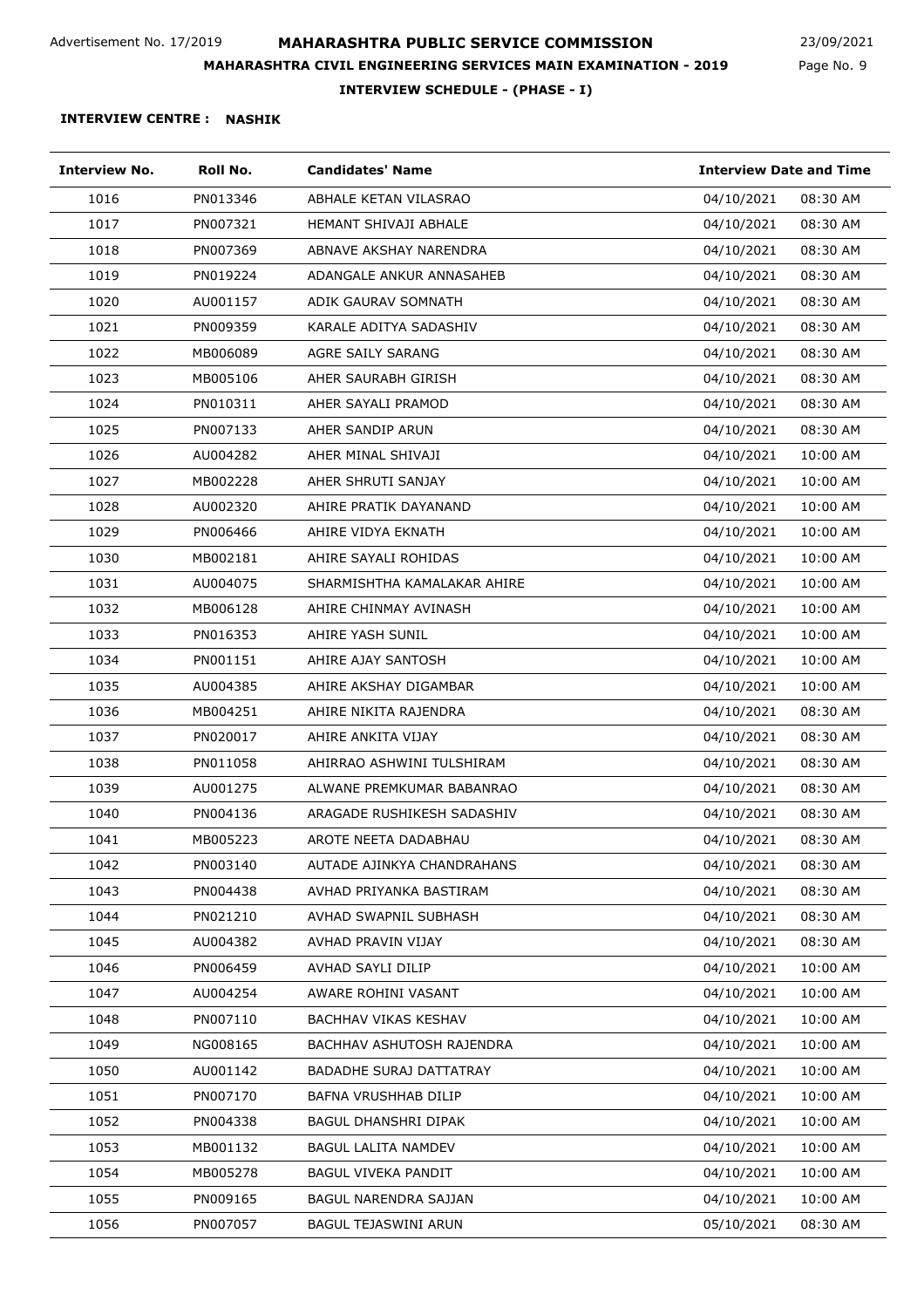Page No. 10 23/09/2021

**INTERVIEW SCHEDULE - (PHASE - I)**

| <b>Interview No.</b> | Roll No. | <b>Candidates' Name</b>          | <b>Interview Date and Time</b> |
|----------------------|----------|----------------------------------|--------------------------------|
| 1057                 | AU001103 | BAGWAN SHAHRUKH SHEKHSALIM       | 05/10/2021<br>08:30 AM         |
| 1058                 | MB002014 | BAISANE KETKI YASHWANT           | 08:30 AM<br>05/10/2021         |
| 1059                 | AU003178 | BAJARE PRATIKSHA BALASAHEB       | 05/10/2021<br>08:30 AM         |
| 1060                 | PN007286 | <b>BALVE SAURABH NARAYAN</b>     | 05/10/2021<br>08:30 AM         |
| 1061                 | MB004248 | BANKAR SIDDHARTH NARENDRA        | 08:30 AM<br>05/10/2021         |
| 1062                 | PN004340 | <b>GORAKSH BANKAR</b>            | 05/10/2021<br>08:30 AM         |
| 1063                 | PN018346 | BANSODE PADMABHUSHAN NARSINGRAO  | 08:30 AM<br>05/10/2021         |
| 1064                 | PN005306 | BARDE ASHWINI DEEPAKRAO          | 05/10/2021<br>08:30 AM         |
| 1065                 | PN019187 | BARGAL RUSHIKESH KACHESHWAR      | 05/10/2021<br>08:30 AM         |
| 1066                 | PN007282 | <b>BARGE SAMIR SITARAM</b>       | 10:00 AM<br>05/10/2021         |
| 1067                 | AU003212 | <b>BATTISE AMOL SURESH</b>       | 10:00 AM<br>05/10/2021         |
| 1068                 | PN005142 | BATTISE DNYANESHWAR SANJAY       | 05/10/2021<br>10:00 AM         |
| 1069                 | PN001360 | BAVISKAR POOJA DEELIP            | 05/10/2021<br>10:00 AM         |
| 1070                 | PN018026 | BAVISKAR VISHAKHA SURESH         | 05/10/2021<br>10:00 AM         |
| 1071                 | PN016018 | MADHUBALA GULABRAO BAVISKAR      | 05/10/2021<br>10:00 AM         |
| 1072                 | AU003052 | BEHERE DHANASHREE DAGADU         | 05/10/2021<br>10:00 AM         |
| 1073                 | PN007153 | <b>BELDAR BHARAT KISHOR</b>      | 10:00 AM<br>05/10/2021         |
| 1074                 | PN011204 | BELDAR GANESH LAXMAN             | 05/10/2021<br>10:00 AM         |
| 1075                 | AU002248 | BHABAD ASHITOSH BHAUSAHEB        | 05/10/2021<br>10:00 AM         |
| 1076                 | PN016005 | <b>BHADANE MAYUR KISHOR</b>      | 05/10/2021<br>08:30 AM         |
| 1077                 | PN021209 | BHADANE BHAVANA BHIKKAN          | 08:30 AM<br>05/10/2021         |
| 1078                 | AU006273 | KISHOR MADHUKAR BHADANE          | 05/10/2021<br>08:30 AM         |
| 1079                 | AU006177 | BHADANE AJINKYA DIPAK            | 05/10/2021<br>08:30 AM         |
| 1080                 | PN010124 | BHADANE OMKAR SANJAY             | 05/10/2021<br>08:30 AM         |
| 1081                 | MB002100 | <b>BHADANE SANDIP LAHU</b>       | 05/10/2021<br>08:30 AM         |
| 1082                 | PN008156 | <b>BHADANE SNEHAL TUSHAR</b>     | 08:30 AM<br>05/10/2021         |
| 1083                 | AU005114 | BHALEKAR PRAVIN SANJAYRAO        | 05/10/2021<br>08:30 AM         |
| 1084                 | MB001275 | <b>BHALERAO SHUBHAM RAJENDRA</b> | 05/10/2021<br>08:30 AM         |
| 1085                 | AU004067 | BHAMARE AJAYBHAI SHANTARAM       | 08:30 AM<br>05/10/2021         |
| 1086                 | MB002077 | <b>BHAMARE TUSHAR SURESH</b>     | 10:00 AM<br>05/10/2021         |
| 1087                 | PN003305 | BHAMARE NISHANT EKNATH           | 05/10/2021<br>10:00 AM         |
| 1088                 | PN013261 | BHAMARE TUSHAR RAJENDRA          | 05/10/2021<br>10:00 AM         |
| 1089                 | AU003070 | <b>BHAMARE AMOL JITENDRA</b>     | 10:00 AM<br>05/10/2021         |
| 1090                 | MB006258 | SAGAR RAJENDRA BHAMRE            | 05/10/2021<br>10:00 AM         |
| 1091                 | MB005052 | BHANDARKAR PRANAWANAND DILIP     | 05/10/2021<br>10:00 AM         |
| 1092                 | AU004253 | SHUBHANGI SANJAY BHARATI         | 05/10/2021<br>10:00 AM         |
| 1093                 | MB006183 | <b>BHARSAT SAGAR EKNATH</b>      | 05/10/2021<br>10:00 AM         |
| 1094                 | PN009008 | GORAKHA DATTATRYA BHAND          | 05/10/2021<br>10:00 AM         |
| 1095                 | NG007031 | <b>BHOI KETAN MUKESH</b>         | 05/10/2021<br>10:00 AM         |
| 1096                 | AU006173 | <b>BHOI SACHIN SHALIGRAM</b>     | 06/10/2021<br>08:30 AM         |
| 1097                 | MB002091 | <b>BHOSALE ASHWINI ASHOK</b>     | 06/10/2021<br>08:30 AM         |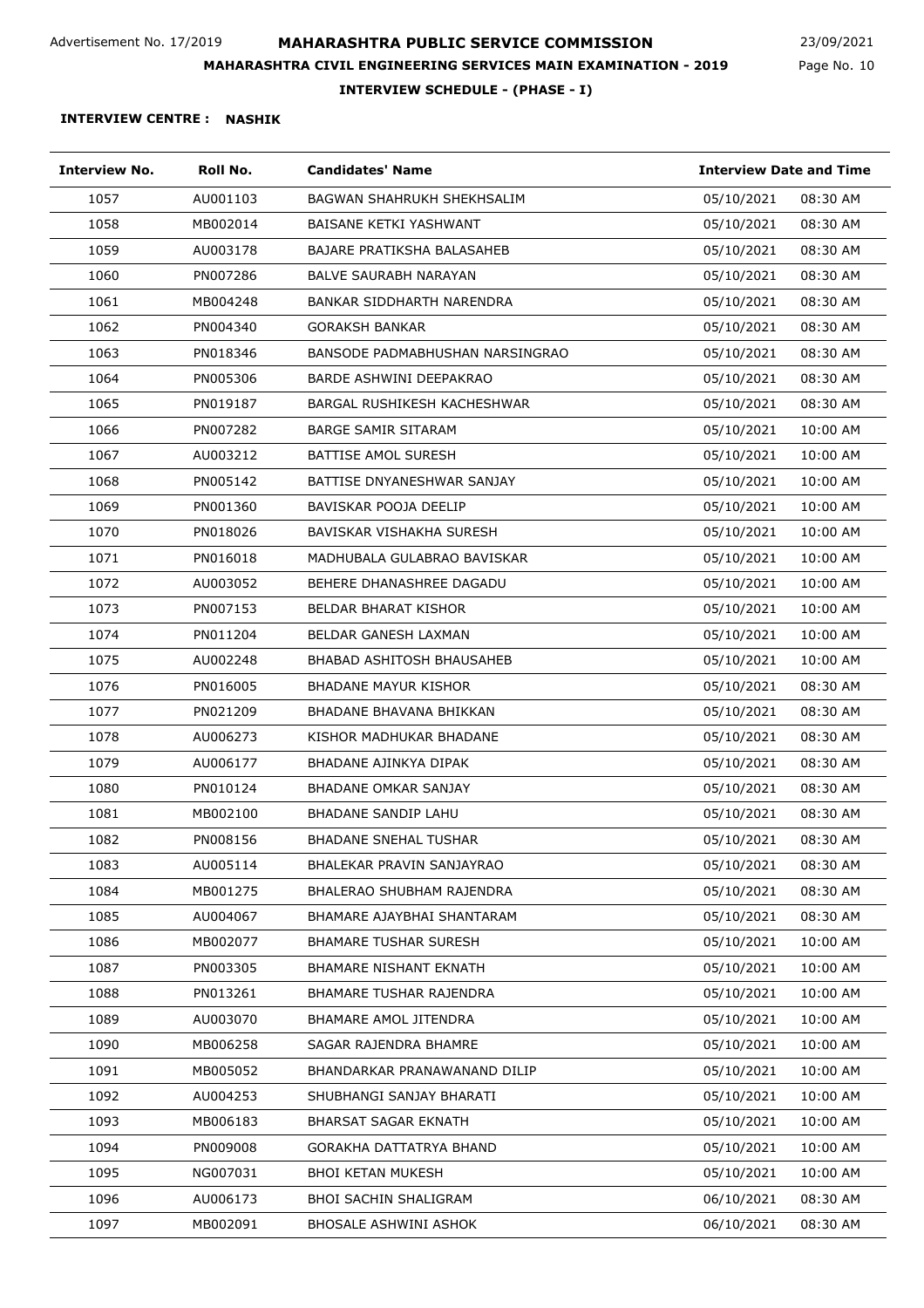Page No. 11 23/09/2021

**INTERVIEW SCHEDULE - (PHASE - I)**

| <b>Interview No.</b> | Roll No. | <b>Candidates' Name</b>        | <b>Interview Date and Time</b> |
|----------------------|----------|--------------------------------|--------------------------------|
| 1098                 | AU006095 | <b>BHOSALE ASHWINI RAMESH</b>  | 06/10/2021<br>08:30 AM         |
| 1099                 | PN007351 | PRATIK RAMESH BHOYE            | 08:30 AM<br>06/10/2021         |
| 1100                 | PN004307 | <b>BHOYE AKASH VITTHAL</b>     | 06/10/2021<br>08:30 AM         |
| 1101                 | MB006077 | BHUGWADYA NAMRATA LAXMAN       | 08:30 AM<br>06/10/2021         |
| 1102                 | PN001380 | BIDGAR KULDIP DILIP            | 08:30 AM<br>06/10/2021         |
| 1103                 | MB006267 | BIRARI VIKAS BALASAHEB         | 06/10/2021<br>08:30 AM         |
| 1104                 | PN020197 | <b>BIRARIS SWAPNIL UMAKANT</b> | 08:30 AM<br>06/10/2021         |
| 1105                 | MB004054 | <b>BIRHADE SUMIT DASHRATH</b>  | 06/10/2021<br>08:30 AM         |
| 1106                 | AU005073 | BIRHARE SHRUTI SHRIRAM         | 10:00 AM<br>06/10/2021         |
| 1107                 | PN020162 | BODHAK PRIYANKA CHANDRAKANT    | 10:00 AM<br>06/10/2021         |
| 1108                 | AU002406 | BONDE RAJASHRI NILKANTH        | 06/10/2021<br>10:00 AM         |
| 1109                 | MB006030 | Borade Shivraj Subhash         | 06/10/2021<br>10:00 AM         |
| 1110                 | PN020117 | <b>BORANE HEMANT VILAS</b>     | 06/10/2021<br>10:00 AM         |
| 1111                 | PN019004 | <b>BORASE RAKESH ASHOK</b>     | 06/10/2021<br>10:00 AM         |
| 1112                 | AU005146 | BORASE KALYANI VILAS           | 10:00 AM<br>06/10/2021         |
| 1113                 | PN008192 | <b>BORASTE ANURAG VILAS</b>    | 06/10/2021<br>10:00 AM         |
| 1114                 | PN008277 | PRAGATI BORATE                 | 10:00 AM<br>06/10/2021         |
| 1115                 | PN006095 | BORHADE PRASHANT SUBHASH       | 10:00 AM<br>06/10/2021         |
| 1116                 | MB005130 | AKSHAY PUNDLIK BORSE           | 06/10/2021<br>08:30 AM         |
| 1117                 | AU004138 | BORSE ASHWINI DIPAKRAO         | 08:30 AM<br>06/10/2021         |
| 1118                 | MB003291 | BORSE HARIDAS PANDURANG        | 08:30 AM<br>06/10/2021         |
| 1119                 | PN004185 | <b>BORSE YOGESH KAILAS</b>     | 06/10/2021<br>08:30 AM         |
| 1120                 | AU006150 | CHAPHEKAR HARSHADA ASHOK       | 08:30 AM<br>06/10/2021         |
| 1121                 | PN017159 | <b>CHASKAR SURESH BHASKAR</b>  | 06/10/2021<br>08:30 AM         |
| 1122                 | AU002354 | CHAUDHARI ROHIT CHANDRAKANT    | 06/10/2021<br>08:30 AM         |
| 1123                 | PN006159 | CHAUDHARI BHUSHAN BHAVANSING   | 06/10/2021<br>08:30 AM         |
| 1124                 | PN021337 | CHAUDHARI HITESH KAILAS        | 06/10/2021<br>08:30 AM         |
| 1125                 | MB003320 | CHAUDHARI NILESH PANDIT        | 06/10/2021<br>08:30 AM         |
| 1126                 | PN012005 | CHAUDHARI HARSHALI CHANDAR     | 10:00 AM<br>06/10/2021         |
| 1127                 | AU001268 | CHAUDHARI AMOL BHAGWAT         | 10:00 AM<br>06/10/2021         |
| 1128                 | PN016415 | CHAUDHARI ASHWINEE JAYVANT     | 06/10/2021<br>10:00 AM         |
| 1129                 | MB002283 | CHAUDHARI MANGESH RANGNATH     | 06/10/2021<br>10:00 AM         |
| 1130                 | MB006043 | CHAUDHARI SOHAN BHALCHANDRA    | 06/10/2021<br>10:00 AM         |
| 1131                 | MB005314 | CHAUDHARI VRUSHALI KEDARNATH   | 06/10/2021<br>10:00 AM         |
| 1132                 | PN011211 | CHAUDHARI PARESH VASANT        | 06/10/2021<br>10:00 AM         |
| 1133                 | MB005324 | CHAUDHARI VIPUL LAXMAN         | 06/10/2021<br>10:00 AM         |
| 1134                 | PN006254 | CHAUDHARI ROSHAN PUNDLIK       | 10:00 AM<br>06/10/2021         |
| 1135                 | PN010095 | CHAUDHARI ASHWINI RAJENDRA     | 06/10/2021<br>10:00 AM         |
| 1136                 | PN006432 | CHAUDHARI SANKET PRAKASH       | 07/10/2021<br>08:30 AM         |
| 1137                 | MB005109 | CHAUDHARI HARSHAL RAJENDRA     | 07/10/2021<br>08:30 AM         |
| 1138                 | MB006079 | BHARAT RAVINDRA CHAUDHARI      | 07/10/2021<br>08:30 AM         |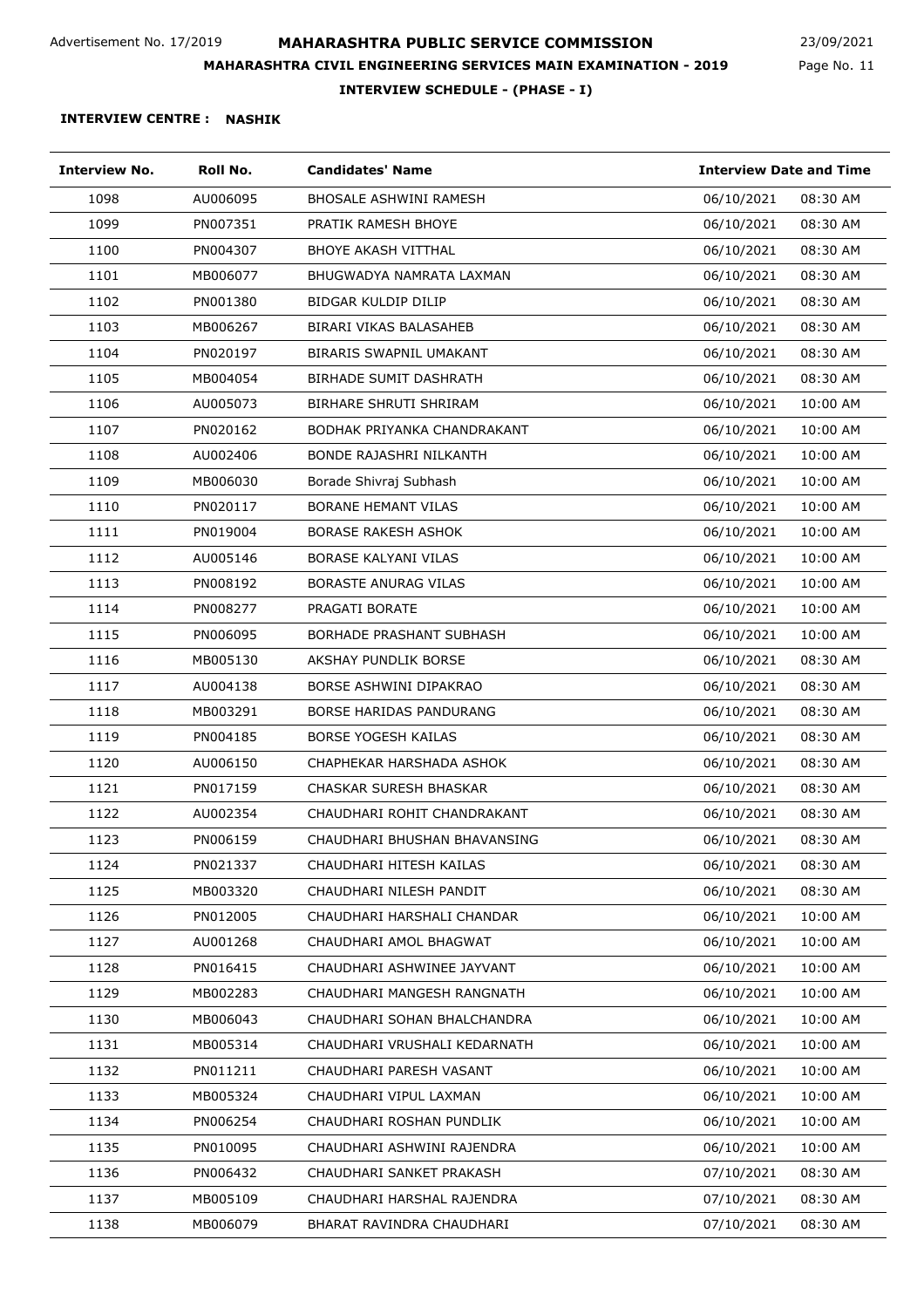Page No. 12 23/09/2021

**INTERVIEW SCHEDULE - (PHASE - I)**

| <b>Interview No.</b> | Roll No. | <b>Candidates' Name</b>       | <b>Interview Date and Time</b> |
|----------------------|----------|-------------------------------|--------------------------------|
| 1139                 | PN021198 | CHAUDHARI RESHMA SUNIL        | 07/10/2021<br>08:30 AM         |
| 1140                 | MB004208 | CHAUDHARY NITESH PRAKASH      | 08:30 AM<br>07/10/2021         |
| 1141                 | MB003181 | CHAUDHARY CHETAN PRAVIN       | 07/10/2021<br>08:30 AM         |
| 1142                 | AU004289 | CHAURE AJAY VASANT            | 07/10/2021<br>08:30 AM         |
| 1143                 | MB004016 | CHAVAN RAGINI RAJARAM         | 07/10/2021<br>08:30 AM         |
| 1144                 | PN013294 | CHAVAN AKSHAY KEDAR           | 07/10/2021<br>08:30 AM         |
| 1145                 | PN013457 | CHAVAN SHUBHANGI SUBHASH      | 08:30 AM<br>07/10/2021         |
| 1146                 | AU002265 | CHAVAN SAPNA BHAGAWAN         | 07/10/2021<br>10:00 AM         |
| 1147                 | PN014158 | CHAVAN SUMERSING BHIMSING     | 07/10/2021<br>10:00 AM         |
| 1148                 | PN006085 | CHAVAN PRAVIN RANGANATH       | 10:00 AM<br>07/10/2021         |
| 1149                 | PN019233 | CHAVAN PRATIKSHA SHARADRAO    | 10:00 AM<br>07/10/2021         |
| 1150                 | AU001193 | CHAVAN PANKAJ AMBADAS         | 07/10/2021<br>10:00 AM         |
| 1151                 | AU005249 | CHAVAN SONALI BHIMRAO         | 10:00 AM<br>07/10/2021         |
| 1152                 | MB004216 | CHAVAN PRASHANT BHIMRAJ       | 07/10/2021<br>10:00 AM         |
| 1153                 | PN011014 | CHAVHAN VISHAL PRAKASH        | 07/10/2021<br>10:00 AM         |
| 1154                 | PN018025 | CHEDE ABHISHEK SHIVAJI        | 07/10/2021<br>10:00 AM         |
| 1155                 | PN017142 | PRAJAKTA BABASAHEB CHITALE    | 10:00 AM<br>07/10/2021         |
| 1156                 | PN008230 | CHORMUNGE VARSHA RAJENDRA     | 07/10/2021<br>08:30 AM         |
| 1157                 | MB006207 | CHOURASIA JAISAL SANJAY       | 07/10/2021<br>08:30 AM         |
| 1158                 | AU005175 | DABHADE BHARAT SUNIL          | 08:30 AM<br>07/10/2021         |
| 1159                 | PN001201 | DAHIPHALE DNYANESHWAR GORAKSH | 07/10/2021<br>08:30 AM         |
| 1160                 | MB006230 | DAITKAR PRAVIN DADAJI         | 07/10/2021<br>08:30 AM         |
| 1161                 | MB001201 | DALAVI VARSHA SUDHAKAR        | 07/10/2021<br>08:30 AM         |
| 1162                 | PN009108 | DALAVI RAJESHWARI RAMRAO      | 07/10/2021<br>08:30 AM         |
| 1163                 | PN008052 | DANGE KRUSHNASAGAR KARBHARI   | 07/10/2021<br>08:30 AM         |
| 1164                 | MB006281 | DAPKAR SHIVAM CHANDRASHEKHAR  | 08:30 AM<br>07/10/2021         |
| 1165                 | MB004238 | Darade Parag Prabhu           | 07/10/2021<br>08:30 AM         |
| 1166                 | PN005231 | DARADE SIDDHESH RAJENDRA      | 07/10/2021<br>10:00 AM         |
| 1167                 | PN003414 | DAREKAR SHITAL RAMESH         | 07/10/2021<br>10:00 AM         |
| 1168                 | AU005102 | DAREKAR MEGHANA KAILAS        | 07/10/2021<br>10:00 AM         |
| 1169                 | PN015183 | DARGUDE ARATI ASHOK           | 07/10/2021<br>10:00 AM         |
| 1170                 | MB005056 | DAWARE VISHAL SUDHAKAR        | 07/10/2021<br>10:00 AM         |
| 1171                 | PN021072 | DEORE SARANG JAGATRAO         | 07/10/2021<br>10:00 AM         |
| 1172                 | PN016222 | KRANTI SANJAY DEORE           | 07/10/2021<br>10:00 AM         |
| 1173                 | PN019076 | DEORE PRATIK VILAS            | 07/10/2021<br>10:00 AM         |
| 1174                 | PN004263 | <b>BHUSHAN RAMDAS DEORE</b>   | 07/10/2021<br>10:00 AM         |
| 1175                 | PN018146 | DEORE YASH MADHUKAR           | 10:00 AM<br>07/10/2021         |
| 1176                 | AU005032 | DEORE SNEHAL SAYAJI           | 11/10/2021<br>08:30 AM         |
| 1177                 | NG002091 | DEORE SOPAN KADU              | 08:30 AM<br>11/10/2021         |
| 1178                 | PN020119 | DEORE PAVAN PRAKASH           | 08:30 AM<br>11/10/2021         |
| 1179                 | AU004084 | DEORE VISHAL MAHENDRASING     | 08:30 AM<br>11/10/2021         |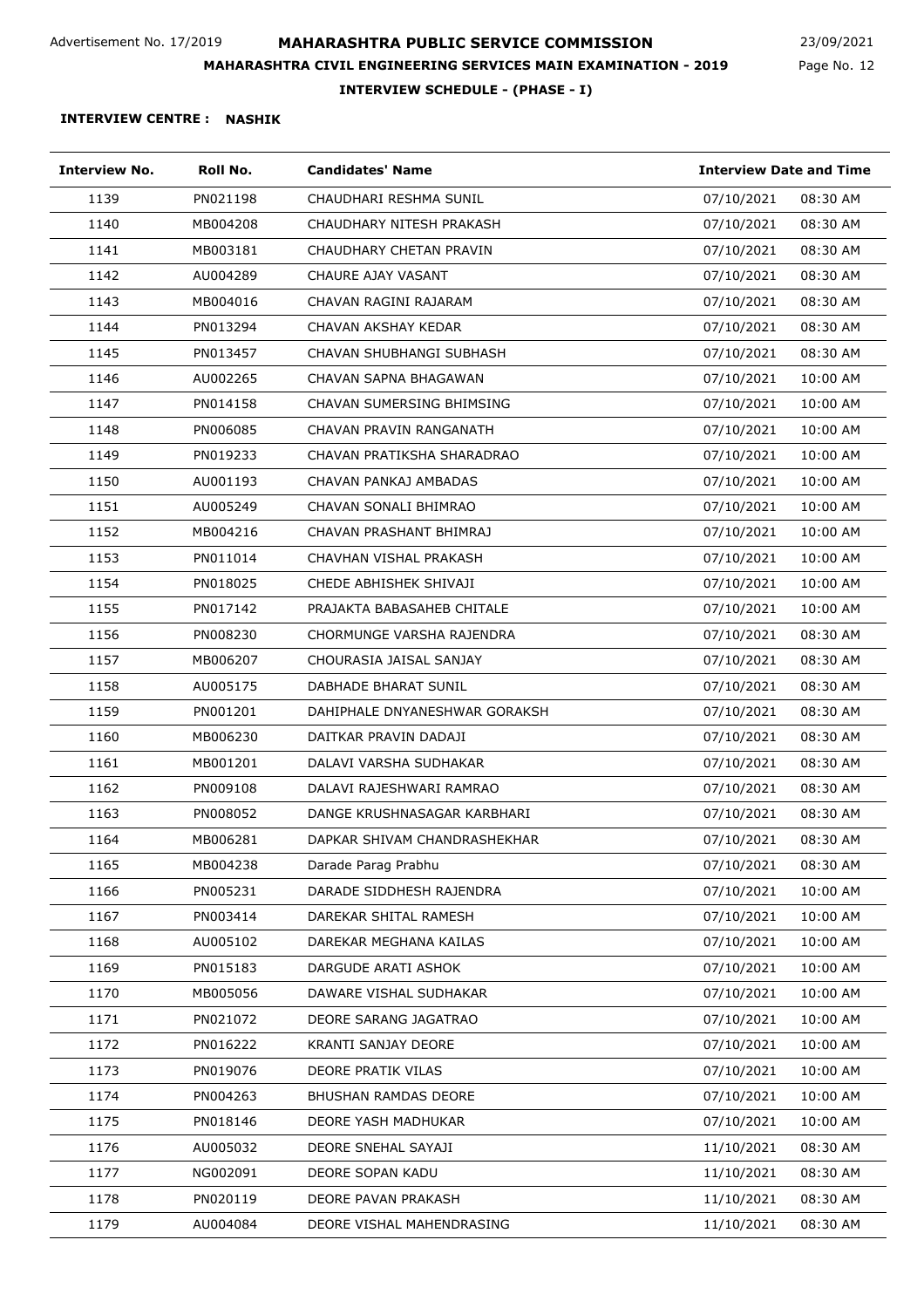Page No. 13 23/09/2021

**INTERVIEW SCHEDULE - (PHASE - I)**

| <b>Interview No.</b> | Roll No. | <b>Candidates' Name</b>        | <b>Interview Date and Time</b> |
|----------------------|----------|--------------------------------|--------------------------------|
| 1180                 | PN001414 | RASHMI BHAVSAHEB DEORE         | 11/10/2021<br>08:30 AM         |
| 1181                 | PN017092 | DESAI ABHISHEK DEVIDAS         | 11/10/2021<br>08:30 AM         |
| 1182                 | AU003022 | <b>DESALE SACHIN LAXMAN</b>    | 11/10/2021<br>08:30 AM         |
| 1183                 | PN018352 | DESALE KETAN JAGANNATH         | 11/10/2021<br>08:30 AM         |
| 1184                 | AU001168 | DESALE RAHUL VASANT            | 11/10/2021<br>08:30 AM         |
| 1185                 | PN015085 | DESHMUKH AKSHAY SUBHASH        | 11/10/2021<br>08:30 AM         |
| 1186                 | PN005168 | DESHMUKH NANDAKUMAR VITTHALRAO | 11/10/2021<br>10:00 AM         |
| 1187                 | MB003156 | DESHMUKH CHETAN KAILASRAO      | 11/10/2021<br>10:00 AM         |
| 1188                 | MB005140 | DESHMUKH SUKANYA NARENDRA      | 11/10/2021<br>10:00 AM         |
| 1189                 | PN016117 | DHAKANE VAIBHAV SANJAY         | 11/10/2021<br>10:00 AM         |
| 1190                 | PN015214 | DHAKANE PRAVIN RAOSAHEB        | 11/10/2021<br>10:00 AM         |
| 1191                 | MB005335 | DHARANKAR DHANANJAY BHASKARRAO | 11/10/2021<br>10:00 AM         |
| 1192                 | MB003218 | DHATRAK AMOL KISAN             | 11/10/2021<br>10:00 AM         |
| 1193                 | PN012077 | DHAWALE SHUBHAM ARUN           | 11/10/2021<br>10:00 AM         |
| 1194                 | AU003242 | DHIVARE RAJASHRI YUVARAJ       | 11/10/2021<br>10:00 AM         |
| 1195                 | PN007305 | DHOKANE SAGAR SUNIL            | 11/10/2021<br>10:00 AM         |
| 1196                 | PN018162 | <b>KETAN RAMESH DHOKANE</b>    | 08:30 AM<br>11/10/2021         |
| 1197                 | PN008049 | DHOKARE GEETA RAJENDRA         | 11/10/2021<br>08:30 AM         |
| 1198                 | PN009128 | DHUMAL KIRAN BHIKAJI           | 11/10/2021<br>08:30 AM         |
| 1199                 | PN003367 | DEVENDRA DHANANJAY DIGHE       | 11/10/2021<br>08:30 AM         |
| 1200                 | MB006095 | DIVE PAYAL BAPU                | 11/10/2021<br>08:30 AM         |
| 1201                 | PN015338 | DHAVAN AVINASH SAYAJI          | 11/10/2021<br>08:30 AM         |
| 1202                 | PN004182 | DOKHALE AISHWARYA RAJENDRA     | 11/10/2021<br>08:30 AM         |
| 1203                 | PN010289 | DONGRE DEEPA LAXMAN            | 11/10/2021<br>08:30 AM         |
| 1204                 | MB005220 | <b>DUSANE SNEHAL SANJAY</b>    | 11/10/2021<br>08:30 AM         |
| 1205                 | AU003032 | ERANDE TUSHAR UTTAM            | 11/10/2021<br>08:30 AM         |
| 1206                 | PN005158 | FAGARE PRAVIN BALWANT          | 11/10/2021<br>10:00 AM         |
| 1207                 | PN005291 | FEGADE SAURABH DILIP           | 11/10/2021<br>10:00 AM         |
| 1208                 | MB001249 | FULPAGARE RAHUL ATMARAM        | 11/10/2021<br>10:00 AM         |
| 1209                 | PN021316 | FULPAGARE AKASH DINESH         | 11/10/2021<br>10:00 AM         |
| 1210                 | PN019208 | <b>FULSE YOGITA SUBHASH</b>    | 11/10/2021<br>10:00 AM         |
| 1211                 | PN003221 | FULSOUNDAR SHUBHAM DNYANDEO    | 11/10/2021<br>10:00 AM         |
| 1212                 | PN008237 | GADAKH VAISHNAVI MADHUKAR      | 11/10/2021<br>10:00 AM         |
| 1213                 | PN020022 | GADALKAR SUDARSHAN SITARAM     | 10:00 AM<br>11/10/2021         |
| 1214                 | PN006413 | <b>GADDAM SWAPNIL KAILAS</b>   | 11/10/2021<br>10:00 AM         |
| 1215                 | PN005324 | <b>GADE MRUNAL DNYANDEV</b>    | 11/10/2021<br>10:00 AM         |
| 1216                 | AU006201 | <b>GADEKAR SUSHIL BHANUDAS</b> | 12/10/2021<br>08:30 AM         |
| 1217                 | PN013458 | <b>GADEKAR TRUPTI SURESH</b>   | 12/10/2021<br>08:30 AM         |
| 1218                 | PN008223 | GADHAVE KALYANI NAVNATH        | 12/10/2021<br>08:30 AM         |
| 1219                 | PN014068 | <b>GADILKAR RUPESH VILAS</b>   | 08:30 AM<br>12/10/2021         |
| 1220                 | MB005002 | GAIDHANI GAYATRI PRAKASH       | 12/10/2021<br>08:30 AM         |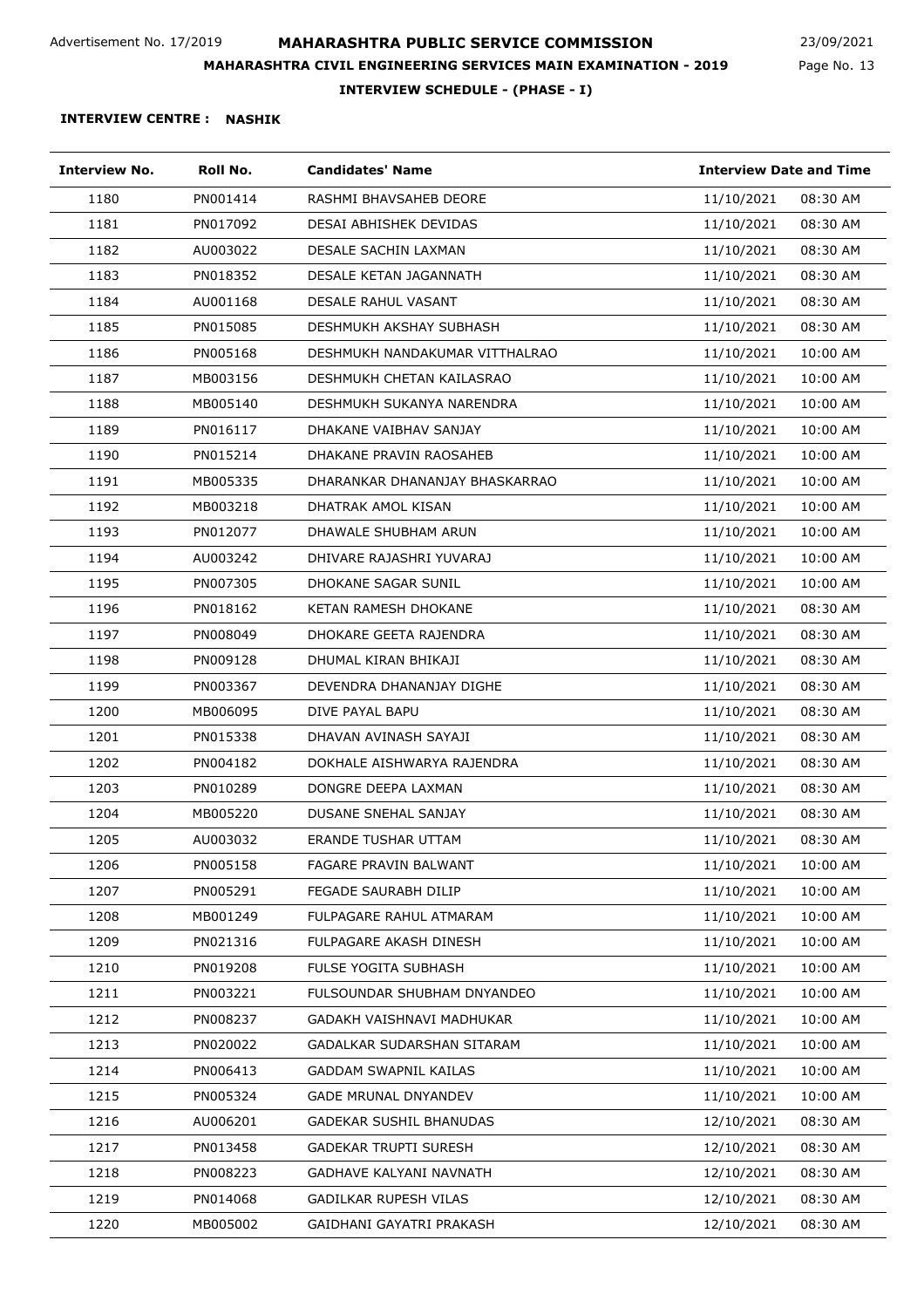Page No. 14 23/09/2021

**INTERVIEW SCHEDULE - (PHASE - I)**

| <b>Interview No.</b> | Roll No. | <b>Candidates' Name</b>            | <b>Interview Date and Time</b> |
|----------------------|----------|------------------------------------|--------------------------------|
| 1221                 | PN003404 | <b>GAIKAR MAYUR DEVRAM</b>         | 12/10/2021<br>08:30 AM         |
| 1222                 | PN007416 | GAIKWAD PRAVIN DILIP               | 12/10/2021<br>08:30 AM         |
| 1223                 | PN011258 | GAIKWAD SWAPNIL BABANRAO           | 12/10/2021<br>08:30 AM         |
| 1224                 | AU001072 | GAIKWAD HARSHALI RAJU              | 12/10/2021<br>08:30 AM         |
| 1225                 | PN019121 | GAIKWAD JAYESH DEVIDAS             | 12/10/2021<br>08:30 AM         |
| 1226                 | PN012253 | GAIKWAD KUNAL AJIT                 | 12/10/2021<br>10:00 AM         |
| 1227                 | MB005189 | GAIKWAD GAYATRI KIRAN              | 12/10/2021<br>10:00 AM         |
| 1228                 | AU005113 | <b>GAME ASHLESHA DNYANDEO</b>      | 12/10/2021<br>10:00 AM         |
| 1229                 | PN017192 | <b>GANDHALE VAIBHAV SUNDARBAPU</b> | 12/10/2021<br>10:00 AM         |
| 1230                 | PN010269 | <b>GANDHARE HARSHAL SAHEBRAO</b>   | 12/10/2021<br>10:00 AM         |
| 1231                 | PN019314 | GANGODE YOGESH BHIMRAJ             | 12/10/2021<br>10:00 AM         |
| 1232                 | MB006073 | GANGODE DIPALI BABANRAO            | 12/10/2021<br>10:00 AM         |
| 1233                 | MB006279 | <b>GANGURDE VARSHA PRABHUDAS</b>   | 12/10/2021<br>10:00 AM         |
| 1234                 | PN004012 | <b>GANGURDE HARSHADA RAGHUNATH</b> | 12/10/2021<br>10:00 AM         |
| 1235                 | PN003168 | <b>GANGURDE NIKHIL RAMSING</b>     | 12/10/2021<br>10:00 AM         |
| 1236                 | MB002119 | <b>GANGURDE PARESH SANJAY</b>      | 12/10/2021<br>08:30 AM         |
| 1237                 | PN011168 | <b>GARJE TUSHAR BABAN</b>          | 12/10/2021<br>08:30 AM         |
| 1238                 | PN009127 | GARJE KIRAN RAJENDRA               | 12/10/2021<br>08:30 AM         |
| 1239                 | AU002438 | <b>GAVALI SHUBHAM SUNIL</b>        | 12/10/2021<br>08:30 AM         |
| 1240                 | PN008170 | <b>GAVLI DILIP MANGLU</b>          | 12/10/2021<br>08:30 AM         |
| 1241                 | PN007483 | GAVALI TUSHAR DWARKANATH           | 12/10/2021<br>08:30 AM         |
| 1242                 | PN015275 | GAVIT AKASHKUMAR VISHWAS           | 12/10/2021<br>08:30 AM         |
| 1243                 | PN006428 | <b>GAVIT BHARATI JAYANT</b>        | 12/10/2021<br>08:30 AM         |
| 1244                 | AU005265 | <b>GAVIT UTKARSHA GANPAT</b>       | 12/10/2021<br>08:30 AM         |
| 1245                 | PN019108 | <b>GAVIT SAGAR GANGADHAR</b>       | 12/10/2021<br>08:30 AM         |
| 1246                 | PN003144 | GAVIT SURAJKUMAR TUKARAM           | 12/10/2021<br>10:00 AM         |
| 1247                 | PN001324 | <b>GAVIT SANDIP GULABRAO</b>       | 12/10/2021<br>10:00 AM         |
| 1248                 | PN016351 | <b>GAVIT SUHAS CHEMA</b>           | 12/10/2021<br>10:00 AM         |
| 1249                 | PN012167 | <b>GAVIT CHETAN MURLIDHAR</b>      | 12/10/2021<br>10:00 AM         |
| 1250                 | PN006119 | <b>GAWADE PRANAV PRALHAD</b>       | 12/10/2021<br>10:00 AM         |
| 1251                 | PN013291 | <b>GAWALE AVINASH SURESH</b>       | 12/10/2021<br>10:00 AM         |
| 1252                 | PN005362 | <b>GAWALI KIRAN SHANKAR</b>        | 12/10/2021<br>10:00 AM         |
| 1253                 | PN019055 | <b>GAWALI SHUBHANGI VITTHALRAO</b> | 12/10/2021<br>10:00 AM         |
| 1254                 | PN021110 | GAYKAWAD VAISHALI RATILAL          | 10:00 AM<br>12/10/2021         |
| 1255                 | PN007142 | GAYKE AJIT MADHAV                  | 12/10/2021<br>10:00 AM         |
| 1256                 | PN012480 | <b>GHADGE ANIKET DILIP</b>         | 13/10/2021<br>08:30 AM         |
| 1257                 | PN016032 | <b>GHADGE AKSHAY SOPAN</b>         | 13/10/2021<br>08:30 AM         |
| 1258                 | AU005239 | <b>GHARE SURAJ RADHU</b>           | 13/10/2021<br>08:30 AM         |
| 1259                 | MB003070 | <b>GHODE MONIKA BHASKAR</b>        | 13/10/2021<br>08:30 AM         |
| 1260                 | PN020239 | VISHAL ASHOK GHODE                 | 13/10/2021<br>08:30 AM         |
| 1261                 | PN007166 | GHOGARE HRUSHIKESH VITTHAL         | 13/10/2021<br>08:30 AM         |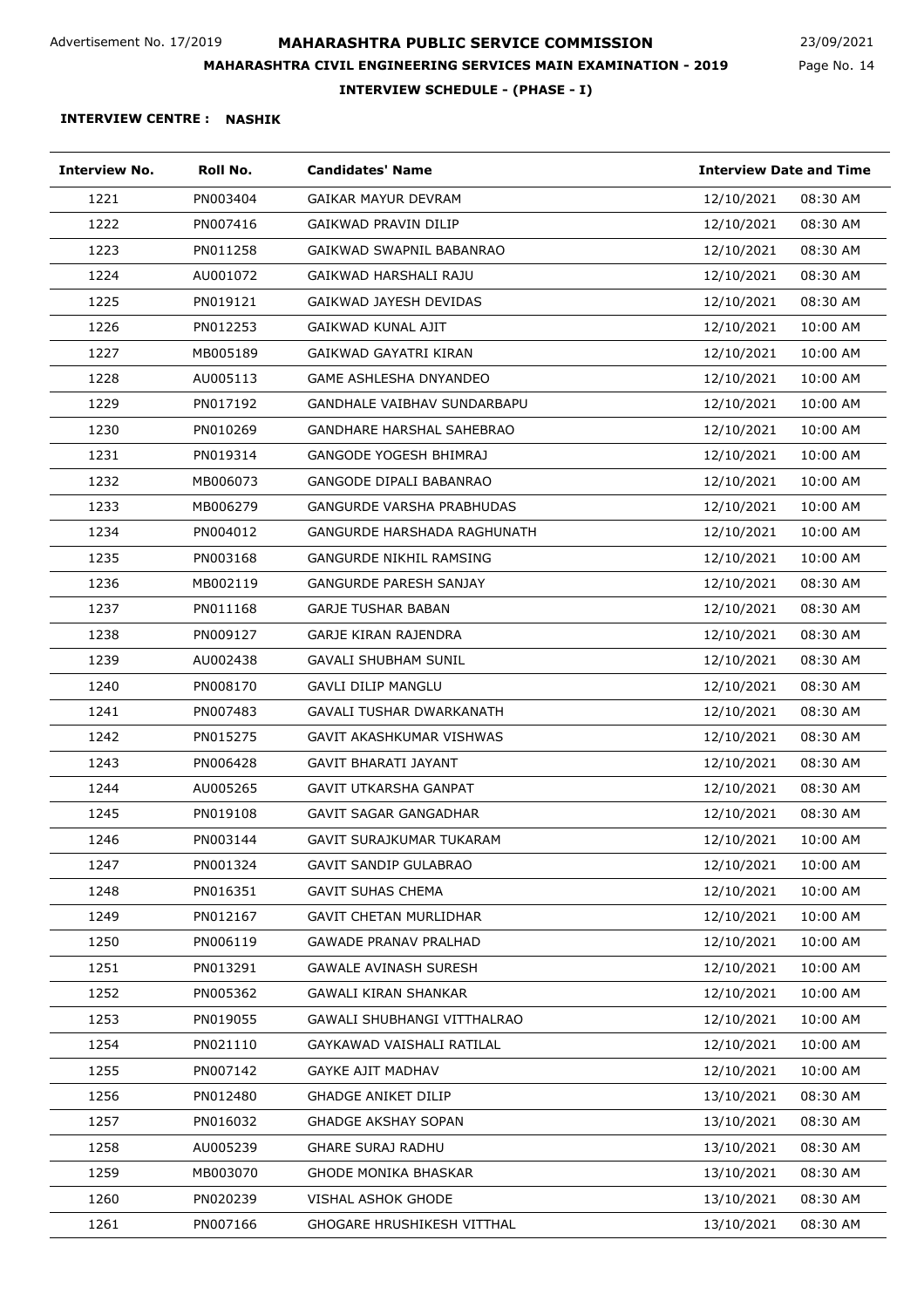Page No. 15 23/09/2021

**INTERVIEW SCHEDULE - (PHASE - I)**

| Interview No. | Roll No. | <b>Candidates' Name</b>            | <b>Interview Date and Time</b> |
|---------------|----------|------------------------------------|--------------------------------|
| 1262          | PN002107 | <b>GHOGARE SAURABH JALINDER</b>    | 13/10/2021<br>08:30 AM         |
| 1263          | PN021354 | GHOLAP VAISHNAVI SHIVAJI           | 08:30 AM<br>13/10/2021         |
| 1264          | PN005369 | <b>GHOLAP SAGAR SURESH</b>         | 13/10/2021<br>08:30 AM         |
| 1265          | MB003277 | <b>GHORPADE PRIYANKA SHANTARAM</b> | 08:30 AM<br>13/10/2021         |
| 1266          | AU006045 | GHOTEKAR DHANANJAY BALASAHEB       | 10:00 AM<br>13/10/2021         |
| 1267          | MB004113 | <b>GHUGE RAMDAS SOMNATH</b>        | 13/10/2021<br>10:00 AM         |
| 1268          | PN014405 | <b>GHUMARE SAKSHI ANNA</b>         | 13/10/2021<br>10:00 AM         |
| 1269          | PN018247 | RITUJA VASANT GIRAMKAR             | 13/10/2021<br>10:00 AM         |
| 1270          | AU002227 | GIRASE JAGRUTI YUVARAJ             | 13/10/2021<br>10:00 AM         |
| 1271          | PN012192 | <b>GIRME SANDESH MAHESH</b>        | 13/10/2021<br>10:00 AM         |
| 1272          | PN006099 | <b>GITE SAURABH SUDHIR</b>         | 13/10/2021<br>10:00 AM         |
| 1273          | AU002378 | <b>GITE BALASAHEB EKNATH</b>       | 10:00 AM<br>13/10/2021         |
| 1274          | PN021338 | GITE POONAM DHANANJAY              | 10:00 AM<br>13/10/2021         |
| 1275          | AU005182 | <b>GORDE MAHESH SHIVAMURTI</b>     | 13/10/2021<br>10:00 AM         |
| 1276          | PN021155 | <b>GORDE RUTUJA SUDAM</b>          | 13/10/2021<br>08:30 AM         |
| 1277          | PN003029 | <b>GORE YOJANA RAJESH</b>          | 13/10/2021<br>08:30 AM         |
| 1278          | AU005123 | <b>GOSAVI ANUJA DEVGIR</b>         | 13/10/2021<br>08:30 AM         |
| 1279          | PN021034 | <b>GUND ABHIJIT VISHNU</b>         | 08:30 AM<br>13/10/2021         |
| 1280          | AU002394 | SHRIKANT GUNJAL                    | 13/10/2021<br>08:30 AM         |
| 1281          | PN009113 | <b>GUNJAL SNEHAL UTTAM</b>         | 13/10/2021<br>08:30 AM         |
| 1282          | PN004172 | GUNJAL AKASH GANGADHAR             | 08:30 AM<br>13/10/2021         |
| 1283          | PN013364 | GUNJAL RAHUL WALIBA                | 08:30 AM<br>13/10/2021         |
| 1284          | PN008281 | <b>GUNJAL TANMAYEE VIJAY</b>       | 08:30 AM<br>13/10/2021         |
| 1285          | PN021360 | <b>HAGAWANE GOKUL DATTATRAY</b>    | 13/10/2021<br>08:30 AM         |
| 1286          | PN010169 | HANDGE PRANALI MADHUKAR            | 13/10/2021<br>10:00 AM         |
| 1287          | PN013397 | HASE POONAM ATMARAM                | 13/10/2021<br>10:00 AM         |
| 1288          | MB004259 | HIRAY KUNAL SATISH                 | 13/10/2021<br>10:00 AM         |
| 1289          | PN007098 | HYALIJ PARIMAL RAVINDRA            | 13/10/2021<br>10:00 AM         |
| 1290          | PN014318 | IMPAL RAHUL KANTILAL               | 13/10/2021<br>10:00 AM         |
| 1291          | MB004038 | MAYUR KISHOR INGALE                | 13/10/2021<br>10:00 AM         |
| 1292          | PN011218 | INGOLE PRAVIN BAPURAO              | 10:00 AM<br>13/10/2021         |
| 1293          | AU006263 | JADHAV DURGESH CHANDRAKANT         | 10:00 AM<br>13/10/2021         |
| 1294          | PN009076 | JADHAV PRASAD SANJAY               | 10:00 AM<br>13/10/2021         |
| 1295          | PN017132 | JADHAV KUNAL PANDIT                | 13/10/2021<br>10:00 AM         |
| 1296          | PN017203 | JADHAV PRAMOD JAGANNATH            | 14/10/2021<br>08:30 AM         |
| 1297          | MB001332 | JADHAV VIPUL BALU                  | 14/10/2021<br>08:30 AM         |
| 1298          | PN005125 | JADHAV SAGAR NIMBA                 | 14/10/2021<br>08:30 AM         |
| 1299          | NG002184 | JADHAV PRAJKTA PREMSING            | 08:30 AM<br>14/10/2021         |
| 1300          | PN009469 | JADHAV SHUBHAM BALKRISHNA          | 08:30 AM<br>14/10/2021         |
| 1301          | AU006048 | DHANANJAY MACHHINDRA JADHAV        | 14/10/2021<br>08:30 AM         |
| 1302          | PN018348 | JADHAV NILESH VIJAY                | 08:30 AM<br>14/10/2021         |
|               |          |                                    |                                |